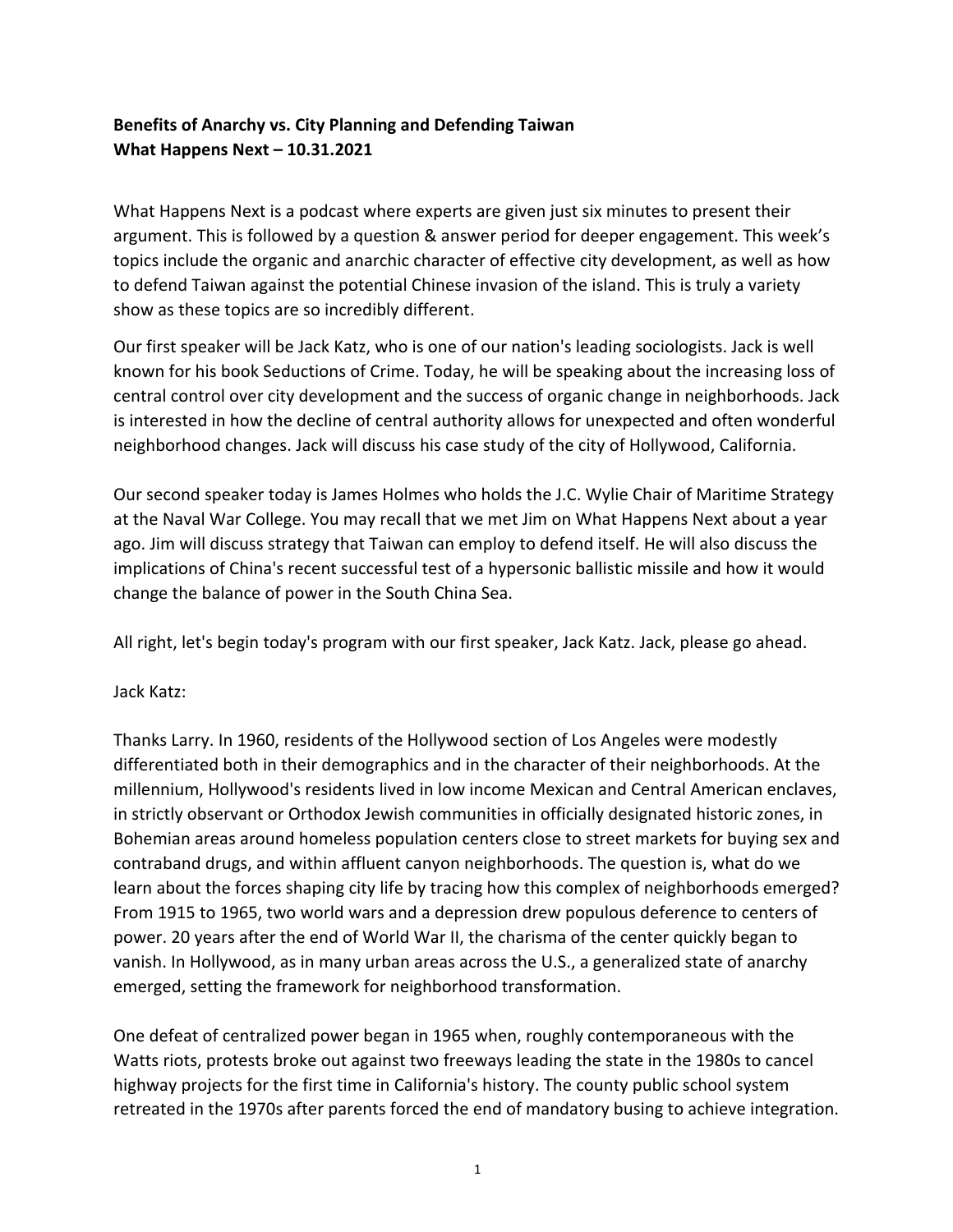At the federal level, centralized power over the entry of the foreign born was unwittingly dismantled in 1965 with the creation of a new immigration system. City police leadership assisted the retreat by ordering officers not to inquire about immigration status. Centralized power collapsed in confusion after the Supreme Court took on the challenge to define obscenity in movies. Epitomized by Justice Stewart's: I know it when I see it rationale, the courts vague in changing legal standards undermined the practical ability to shut down burgeoning triple X rated theaters. State and local authorities ended the forced commitment of various populations who are at risk of homelessness. The county closed the so-called drunk farm where city police had deposited adults transported from Hollywood.

The county also shut down a regional facility that had confined the so-called encourageable and runaway youth. In Sacramento, a bipartisan consensus released the nonviolent mentally ill from state hospitals. In 1978, a plebiscite, Prop 13, without authorizing substitute revenues, severely limited California's ability to tax real estate. In the 1980s, the electorate voted to down zone the city, weakening the power of government planners to promote and structure the housing supply. In the resulting power vacuum, neighborhood entrepreneurs developed diverse culturally themed areas. The local leaders were as various and unconnected as were the dynamics creating the new urban anarchy.

A central American neighborhood took shape when retail operations agglomerated around what, for 100 years, had been a high traffic intersection. The owners of new food, dry goods, law, health and financial services businesses started life in Asia, Latin America, and the Middle East. All used Spanish language signage that indirectly told unauthorized immigrants that they would be insulated in a neighborhood of similarly vulnerable peers. Many were accommodated in garages and closets, neglected by building inspectors.

Pius Jewish communities emerged when the long-stalled highway project made property cheap. Advised by co-religionists real estate developers who had made fortunes in Los Angeles, rabbis from East Coast centers of orthodoxy bought property and took over declining Jewish temples and schools. As the mandatory busing of children to public schools was blocked, vans began transporting a stream of tuitions from middle income families to new religious schools. A chain of publicly visible drug and sex markets emerged as hustlers exploited idle parts of Hollywood's aging infrastructure. Movie theaters in decline since the advent of TV in 1950s began to exhibit explicit sex films. Motels also in decline since the 1950s were rented by drug dealers and prostitutes who brought clients solicited in public places for the private delivery of goods and services. Officially historic neighborhoods arose after residents first organized to resist invasive crime and then used their newly discovered collective power to secure legal protection for their neighborhood's aesthetic appeal.

The long highway battle elicited a new Hillside Federation of canyon neighborhoods geared to fight intrusive development. Prop 13 subsidized nimbyism by giving residents economic reasons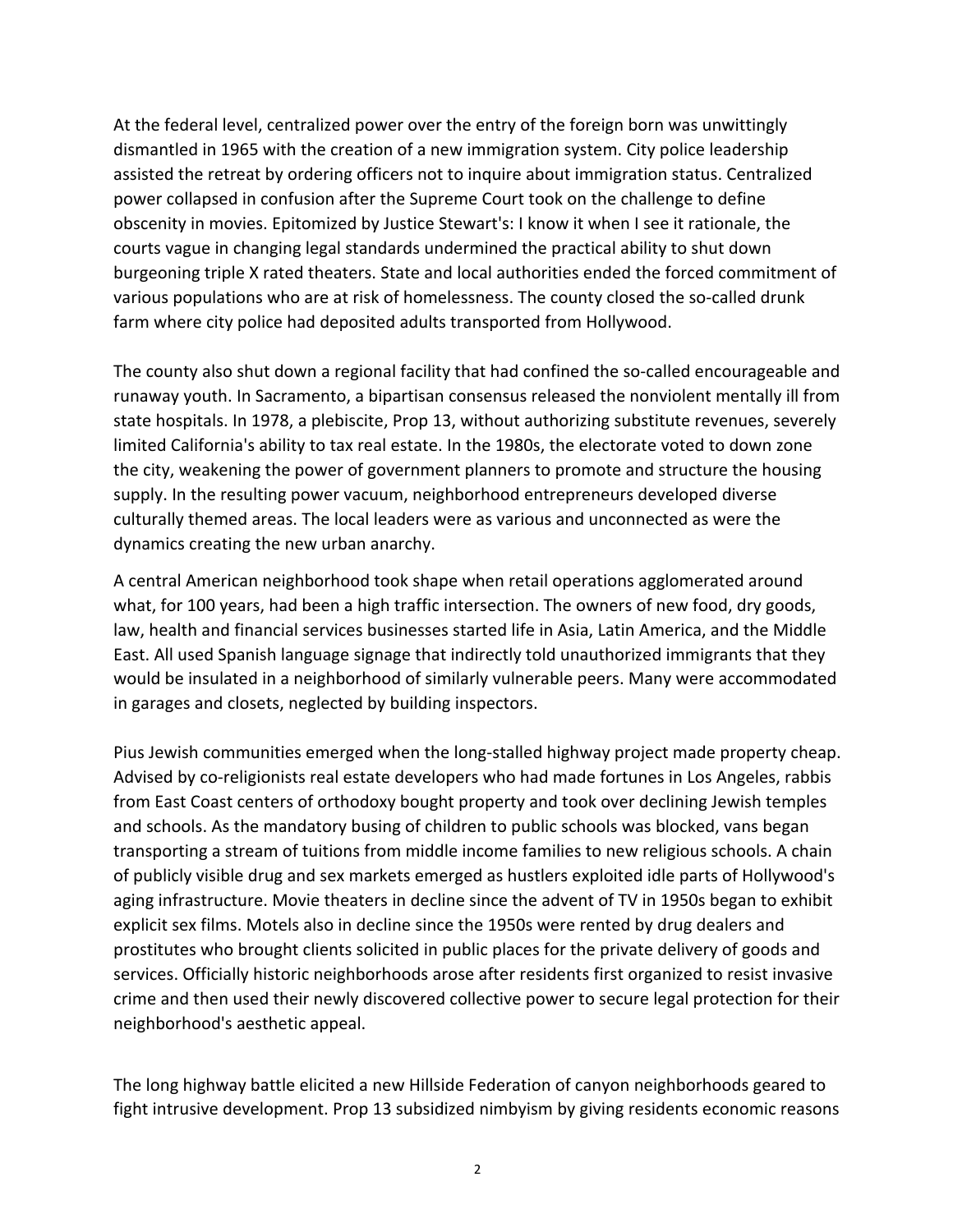to stay in place and garden unchanging landscape. Homeless populations were anchored to Hollywood by a string of hospitals, churches, and charitable service centers. They had been created in the early 20th century by a local network of Republicans who were, in the original meaning of the term, progressives. After many years of internal conflicts, these institutions embraced the homeless. An upshot of these diverse transformations was the development of Bohemian areas in between higher and lower income neighborhoods. In this 50-year transformation of the urban social fabric, government played a historically shifting role after retreating on multiple levels, centralized public power, re-emerged to underwrite what the new neighborhood entrepreneurs had begun.

New laws recognized historic neighborhoods, gave Hills residents legal strategies to frustrate development projects and favored arts districts and zoning decisions. At the city, county, state, and federal levels, financial commitments were made to support the education and health of low income foreign born. But in the development of the new neighborhood mosaic, it was urban anarchy, a characterization that would be denied by politicians, a daily experience endured by fearful residents, and a concept damned by all reigning political philosophies that was the Prothean Crucible.

Larry Bernstein: Jack, thank you.

All right. There was a lot in there. So let's start to peel that back and just pick some topics. I think one of the key points you're making is that the role for government in planning the community declined, and we allowed the markets or the anarchy or the organic nature of communities to develop on its own without a central authority. And I'm wondering about, just stepping way back about the field of urban economics in general. There was a sense, I think, in the 1960s that government could solve most problems. You had public housing, LBJ's public housing programs, et cetera. And then there's, Caro speaks Robert Moses' desire to plan where to put our highways. What's going on in terms of the belief among the intellectual elite and their powers to transform American society through city planning? And is that what's going on? Is there a sense that the city planner is ineffective in his utopian ideal and have left it to the market to solve problems?

### Jack Katz:

I don't think it's come out of a self-conscious decision at top levels. What's disappeared is something that's kind of ineffable and hard to, inchoate, hard to get your hands on. I think we used the middle third of the 20th century as a kind of touchstone for our thinking about how government interrelates with social developments. And that period, well, really the 50 years from about 1915 to 1965 were very unusual. They were periods where the development of the first world war, the Depression, the second world war brought a general deference to centralized power that lasted until about 20 years after the second world war. And that enabled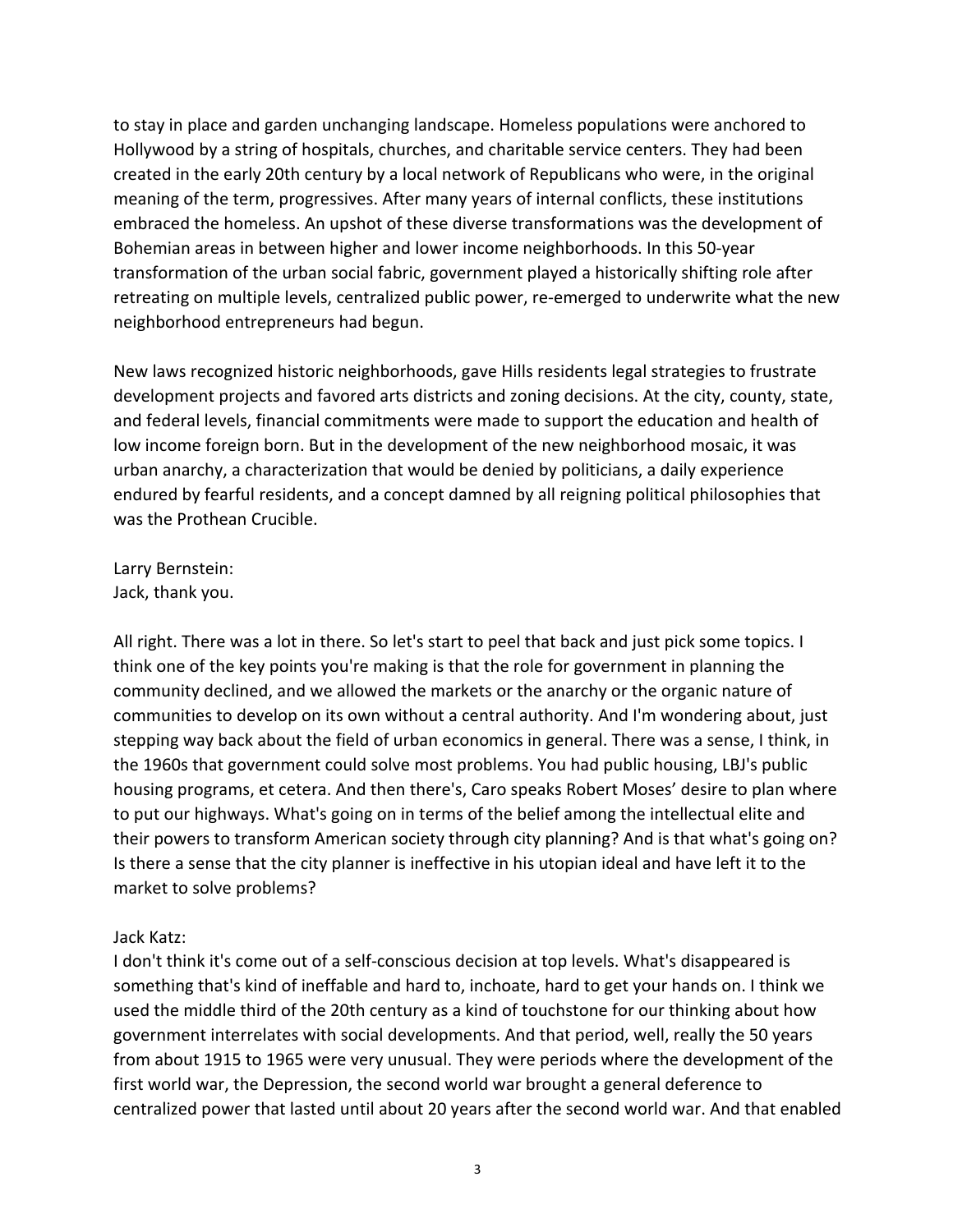central leadership at all levels to be more confident and be more coherent and organized.

And when that fell apart, and I would take 1965 as the marking year, there was a collapse of the general popular deference to central power. And it wasn't as if, for example, the highway planners, whether it was Caro criticizing Robert Moses in New York or whether it was the protestors in Beverly Hills fighting Sacramento's highway plans, it wasn't as if the highway planners had lost confidence or lost their plans. It was that there was resistance. Now these resistors had no connection to the people who are doing what's called the Watts riots. These are opposite parts of society to some extent. And yet there's all of a sudden, a kind of a challenge to centralize leadership. I don't know how many of your listeners remember the ethos, the field of times in the Watergate era, but that was another period when you could see the collapse of charisma when the disgrace happened to the center, to the presidency. All sorts of deference to authorities at lower levels all of a sudden disappeared.

So I can recall, I was doing research in Brooklyn in the U.S. Attorney's office in the '70s. And cases started to come up that targeted smoking marijuana in the Merchant Marine Academy. The sorts of things that nobody would've raised questions about. But all of a sudden, people started to raise questions about what people or institutions that had power had been doing. And there was a general collapse. The Watergate was a kind of domino collapse that followed the... If you think about it, look at the leaders in the Western world. Eisenhower was in power, a military leader until the '60s. De Gaulle lasted until the late '60s. Franco lasted until the mid '70s. It took a long time for the popular will. And then you had to see change, and that's very hard for social science to get its hands on, because social science, it's methods like to study things that change year to year in kind of ordinal fashion.

But there are major shifts that start to occur in the mid '60s as this charisma of the center, this general deference that the population had, whether it was in democracies or in fascist or in communist countries to centralize power. That starts to fade away without the support of mass traumas from the two world wars and the Depression. We may now be realizing what we're fighting against through all the kind of chaos and conflict and the inability of the center to lead. What is the normal series of events that we find it difficult to appreciate because our touchstone is this unusual period of history that was marked by these mass traumas?

### Larry Bernstein:

The religious Jewish experience in the Hollywood community, which you touched on. And your graduate student and mutual friend, Iddo Tavory, he's spoken twice on What Happens Next, most recently about HIV in Malawi and the work he did there. But he did his dissertation and he worked with you for what became his book, Summoned, about religious life in Los Angeles. And I think what's interesting in... I don't know this Jewish community in Hollywood at all, but it does remind me of other places around the country. I am currently living in Miami Beach, and I'm living a couple of blocks away from a very intensive, Orthodox Jewish community. And I was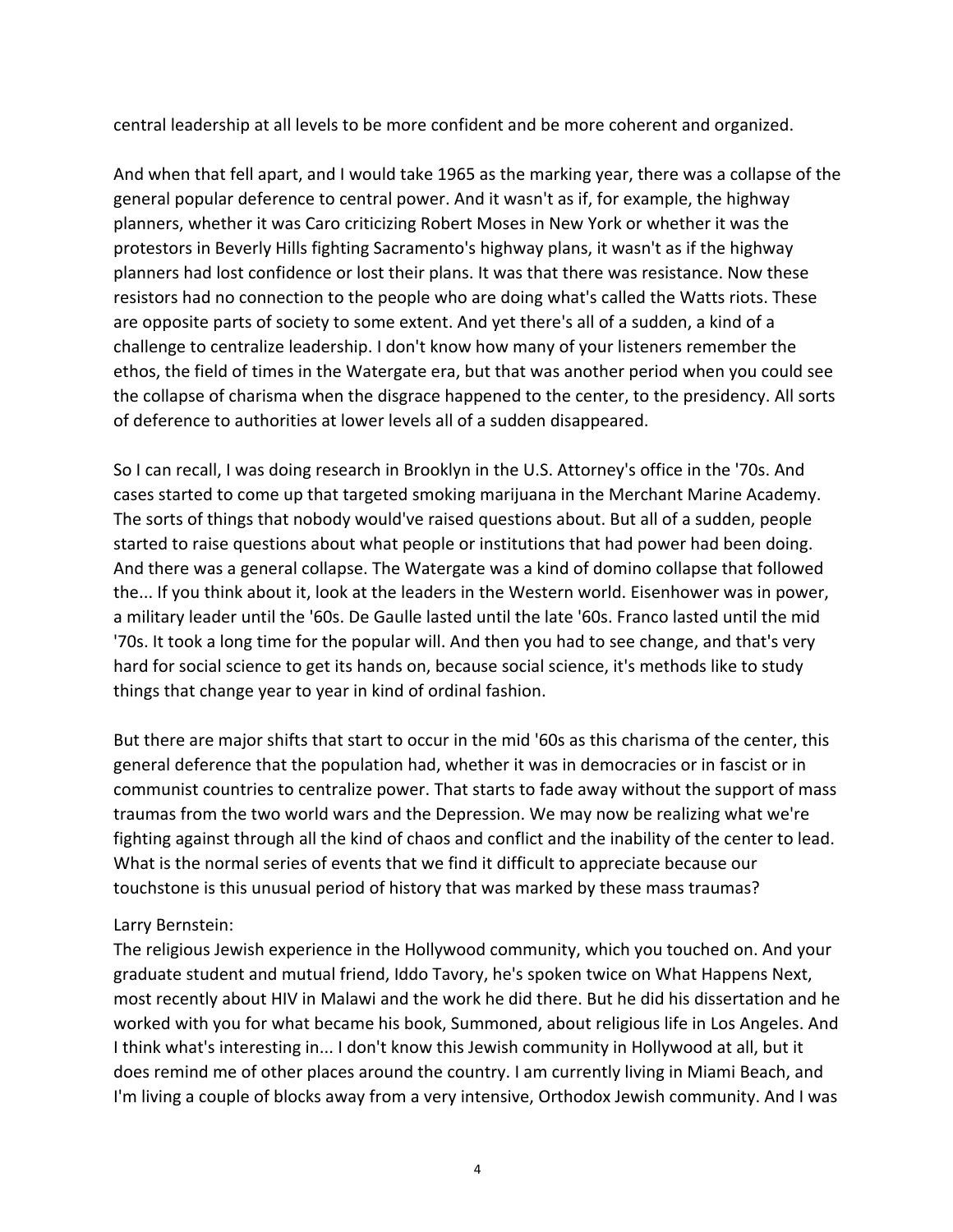asking myself all these sorts of questions like what are they doing here? And also, why do I want to live right next door to them? And what kind of life do they lead that touches a Hispanic neighborhood here in Miami?

And so I want to ask you this question, Jack. My first one is this really all about that seeds or path dependency matter? And what I mean by that is Hollywood had a secular Jewish community, and I think that that was an important seed that allowed... it must have had some basic institutions that would allow for a Jewish life. And did those initial seeds encourage very Orthodox Jews to move into that community and then boom, that had an immediate positive feedback loop and then replacing the secular Jewish community in full. What happened here in Hollywood?

#### Jack Katz:

Well, there was a secular Jewish community, and it was actually, in large part, anti-religious. A lot of people were close to socialism and not enthusiastic. And the Orthodox had for decades since the 1920s tried to organize a more pious, a more observant community without success. They started to gain success in the 1970s when a number of things were happening. But again, the collapse of the charisma of the center or the central control is not just the U.S. question. You have, after the various wars in the Middle East, you've got Jewish populations on the move out of North Africa. You've got the breakdown, the Soviet control of Jews who want to leave. And it's not just that Americans are converting, although that's happened to some extent, it's also that people are coming, Jews are coming out of various places. They first go to Israel and then they come to the U.S. and they become part of the constituency. A lot of the new synagogues had particular ethnic complexions. They might be Iraqi Jews who are populating them. They're North African Jews. They're Jews who may be from Latin America, who are moving out.

So it's a kind of collapse of, in a way, colonialism. And the after effects, the population movements that start to... so that's part of the story. Yes, the seeds were there. The, I like to think about it as repurposing infrastructure, there was an infrastructure of Jewish population that was somewhat accommodating. Although it was also somewhat hostile because the Jewish Federation didn't want to compete with the new orthodoxy in soliciting money from contributors. It wasn't always positive. But yeah, there were institutions to take over. And then there were very wealthy Jews who had been secular much of their life, some of them Holocaust survivors who had made fortunes in the post-war developments of LA. In one area, in retirement homes, as the Jewish community got older, real estate developers got together and started to build facilities. And then they saw the opportunity to manage them as retirement homes. And that became part of the wealth basis that the orthodoxy sending people from New Jersey and Brooklyn and connecting with these people who became more observant later in life as often occurs. They start to get donors.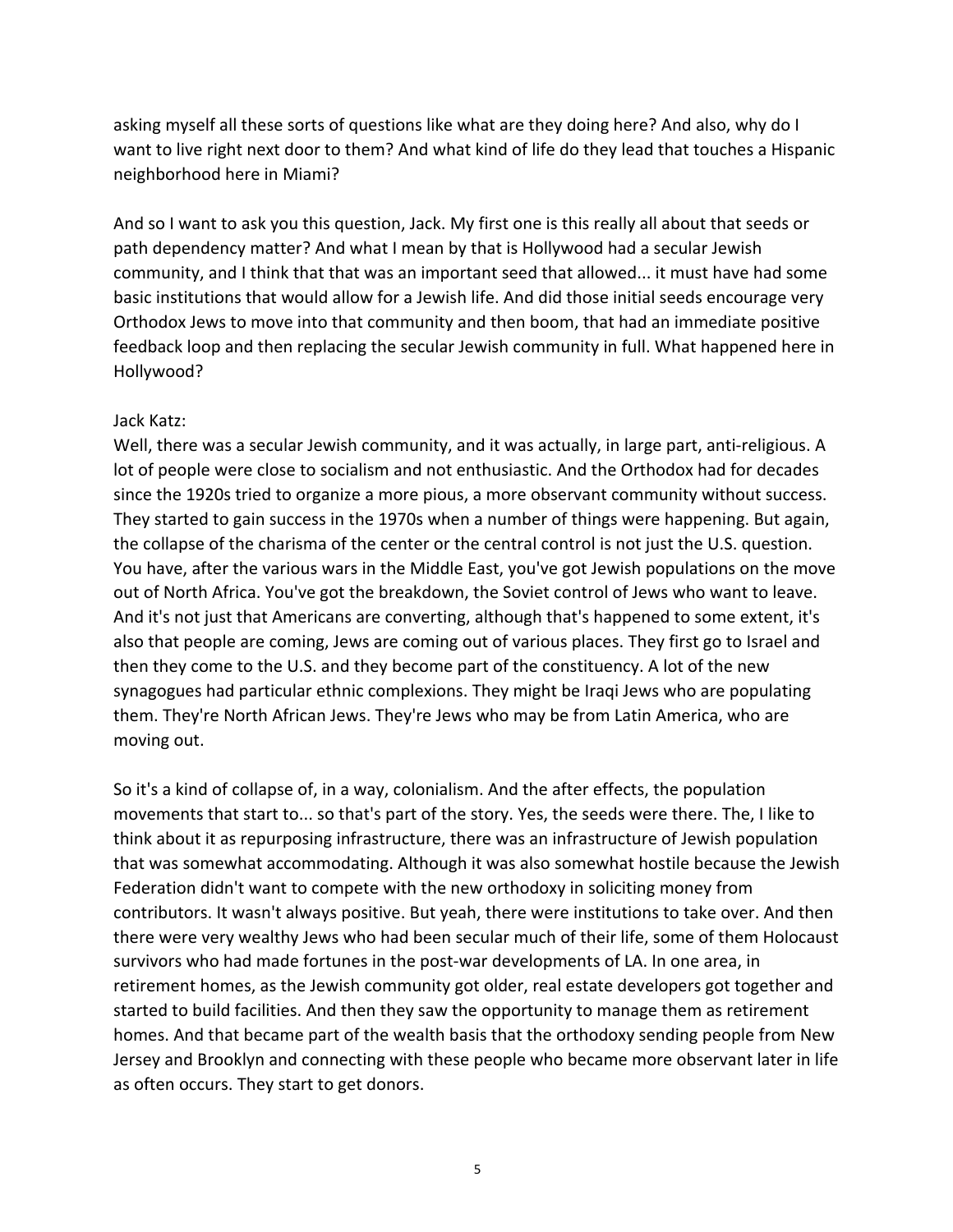It's a mix of these factors, but it's also, I would emphasize, what's usually not talked about, which is events outside the nationalist focus we tend to have. In this case, the breakdown of colonialism. There were Jews coming from various countries, South Africa even, Argentina, Mexico. And hearing about this very attractive new population community in the population center for Orthodox Jews and providing some of the population base. It was very important because the private school tuitions that the Jewish schools depend on that was aided by the resistance, the whole conflict about mandatory busing to promote school integration.

And that coincided in the 1970s with the cheap real estate that was available. And new schools got developed and Jewish schools were only part of the expansion of the private school system. Catholic schools and non-denominational sectarian schools also emerged in this period, but that was also a resistance to centralized authority in the school board. I think the novel part of the story that I have to tell has to come out of this breakdown of faith or presumed deference to centralized authority in many different levels, and all of it uncoordinated. Nobody's in charge. The same people aren't saying, "Let's end colonialism. Let's end mandatory busing. Let's stop the state highway authorities from bringing a new highway through our neighborhood." It's a very diffuse. And because of the diffusion, it's very hard to see unless you put together, unless you start from the neighborhoods and work out. It's very hard to see this.

#### Larry Bernstein:

The other point you're trying to make is this strange juxtaposition of such different cultures, religions and political views. And I want to focus on one. Let's compare the transvestite gay stores, movie theaters, sex shops right next to the Orthodox Jewish community. That would be something that you wouldn't guess would be possible. In *Summoned*, this is Iddo Tavory's book, he talks about that the Orthodox Jewish women would walk on side streets to go around the sex shops and to get to the show and back home. How do you think about this strange juxtaposition of different cultures, a desire to be close but not to mix? Because I would've thought that one of the fantastic parts about the disorganized organic anarchy of these neighborhoods is that for someone like me who's much more open to different cultures, that allows me to enjoy the beauty of the differences. But in other cultures where they're trying to be separate, why would the ones who want to be separate are so close?

#### Jack Katz:

Yeah. It's, in a way, this is how city neighborhoods have developed in the past. If you look at, there was a great book, The Gold Coast and the Slum, that was published in the late 1920s in Chicago. And it wasn't just the gold coast on Lake Michigan and the slum some blocks west, but it was also little Sicily. There's an ethnic low income neighborhood. And it was the Hobohemia, the homeless. And it was also Tower Town, which was Bohemian, and then around the historic Water Tower. So, there was a variety of people living next to each other, emerging at the turn of the 20th century, from mass immigration. In part because even a zoning came into power at about that time in history. Nobody was zoning for ethnic or for the cultural fabric. That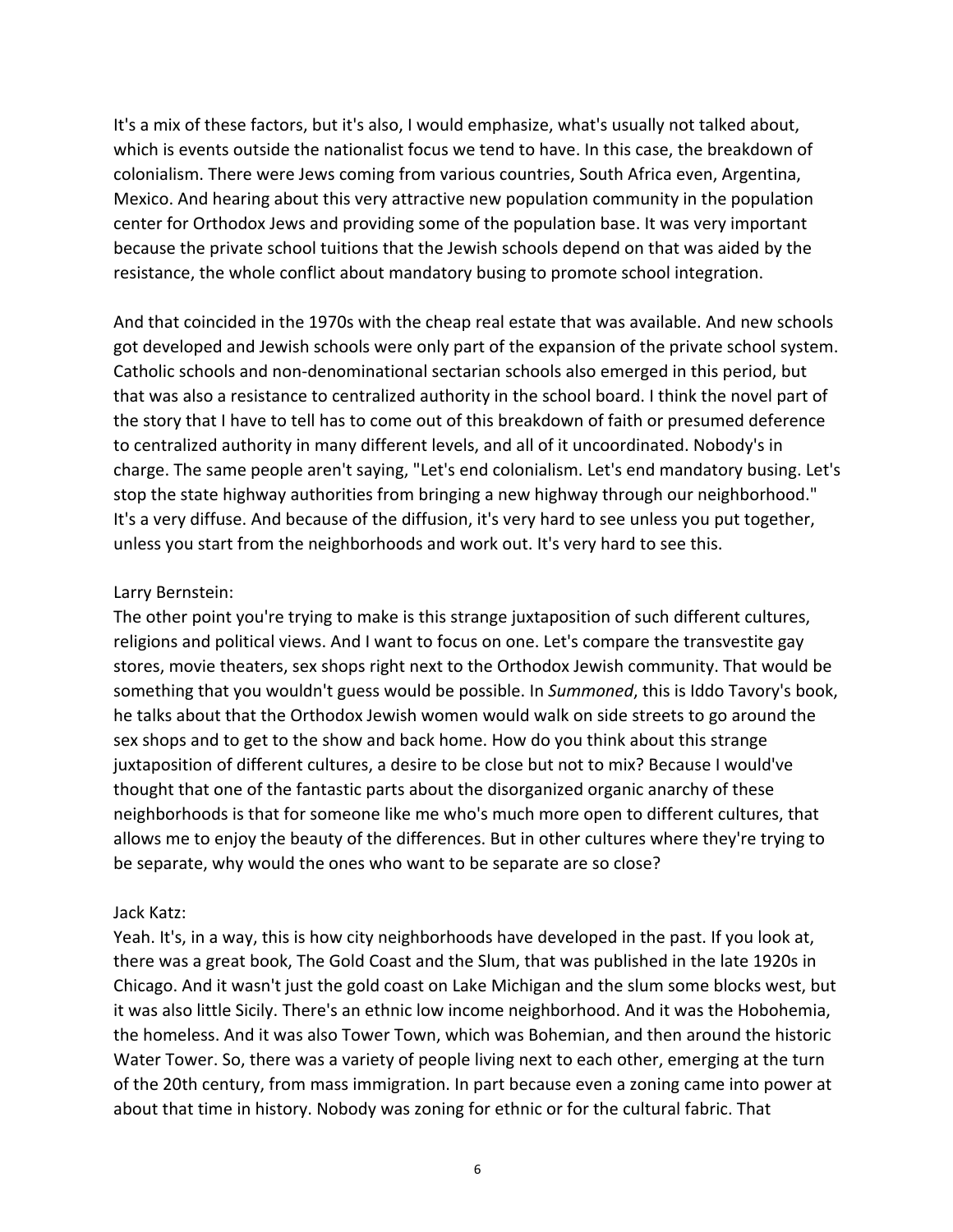emerged in a way anarchically. And the people going to one area, one kind of neighborhood weren't necessarily interested in and had problems of a sensed vulnerability. If they went into other neighborhoods on both sides. I mean the Gold Coast people are not going to be very comfortable in Hobohemia and the hobos know that they're going to be picked up and pushed out if they show up on the Gold Coast. And similarly, it's not just the Orthodox Jews and this hip, youth-oriented, sex and drugs culture nearby that are wary of each other. It's also that the low-income Central American immigrant knows that they're going to stand out if they go a few blocks west and go into a higher-income area, except that they're there as workers.

So this is part of what urban social life has been in the past and became at the end of the 20th century. It's not a novel phenomenon, but it's, in part because nobody is designing this for complimentary and mutual respect and mutual appreciation. Except for the young people who come in, in the Bohemian neighborhoods and the interstices of some of these neighborhoods, the Bohemian areas develop, and they as culture consumers and tourists, like to go to the ethnic restaurants, they like to look, maybe, at the historic homes, they appreciate. But they're a very small part of, even the population of Bohemian area, there may be 20% of an area that's mostly working-class or poor, but the people in the other areas are focused on the themes in their lives and in their neighborhoods. And wary often, very wary.

People in the Hills and the Canyons, one of the couples I interviewed the wife used to sneak out to go shopping in the low-income Latino neighborhood. And didn't want her husband to know about it, because he'd be afraid for her. So that sort of thing. The wariness is not uncommon.

### Larry Bernstein:

Let me expand on that. So just for the benefit of our listeners, Jack was just commenting on a book called the Gold Coast and Slum. It's by Harvey Zorbaugh. The book was the published in 1929 and it's a neighborhood-by-neighborhood analysis of Chicago. And it comes out of the University of Chicago School of Sociology. And I read this book and I read it because I had an apartment on the corner of Huron and Michigan and I knew this area very well. And I was just in interested in learning about what that neighborhood looked like 100 years before.

And what I found, to Jack's point, was just a couple of blocks away on Huron and Orleans, which is about five or six blocks from where my apartment is, which I'm currently trying to sell. But in that neighborhood, what Zorbaugh said is it was 100% Sicilian. Not 99%, 100, it was 100% Sicilian. And Chicago was a very segregated, but not only just by race, but almost by where you were from. So there's Czech neighborhoods, and Polish neighborhoods, and Russian neighborhoods, and Swedish neighborhoods, et cetera.

But what's really interesting, is that, right next to this Sicilian neighborhood on Orleans and Huron, just across Chicago Avenue, was The Moody's Church. And this is an Evangelical Church that was also a school, a University of Evangelism. And they would produce students and these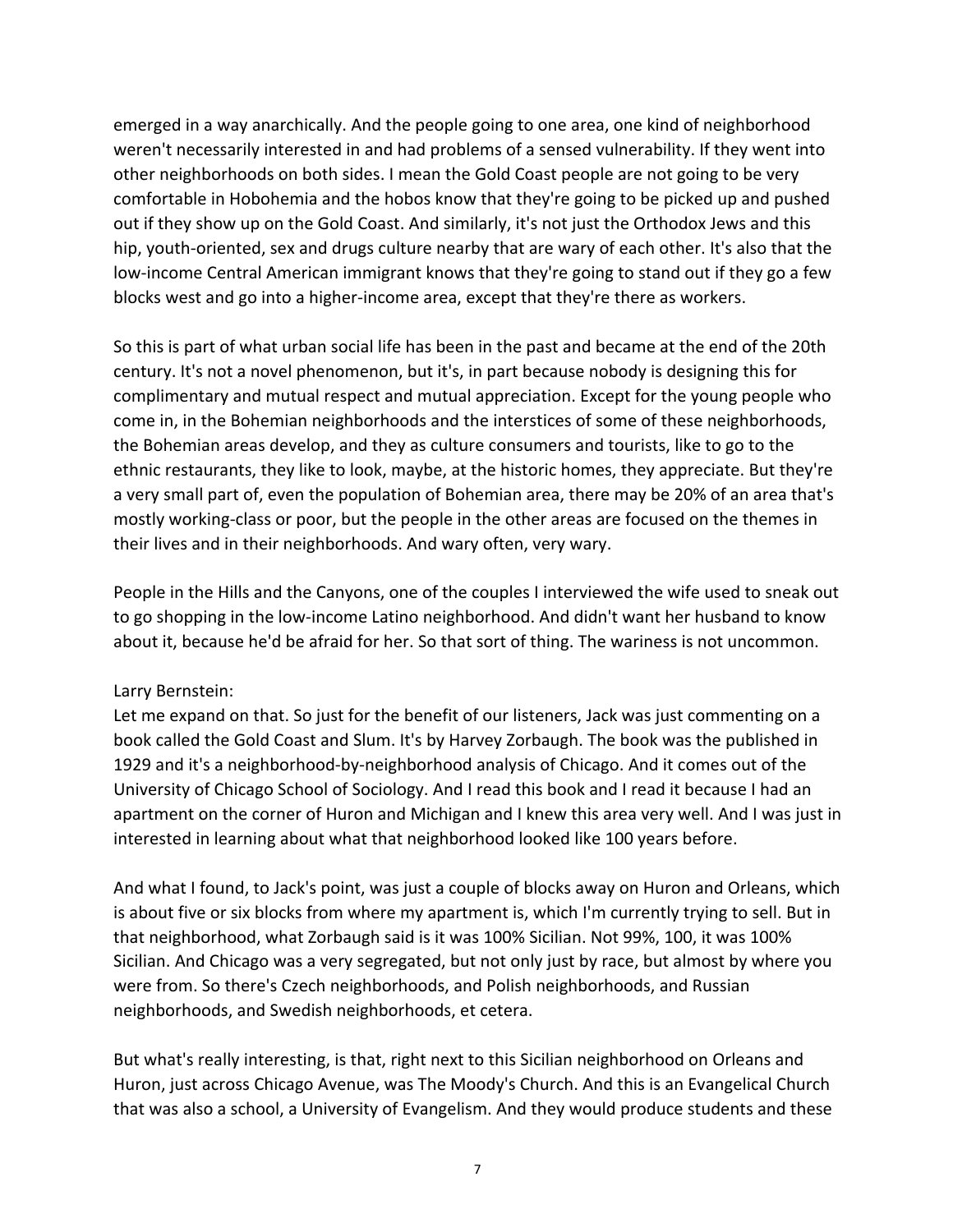students would go to the Sicilian section and they would preach to the Sicilians to change their ways and be more religious in their behaviors. And in the book, Zorbaugh describes that they would throw tomatoes at The Moody's preachers.

And what I think is interesting about that story is, and going back to my original question to you, Jack, about seeds, because today, The Moody's Church and The Moody's School is still there and it's probably 25-times larger. It's just an enormous segment of that community. But all the Sicilians are gone. Okay. There's probably nobody left. And it's been replaced by, my niece lives there. It's a very up-and-coming, yuppie community on those blocks. And I'm just trying to understand how the Chicago School of Sociology thinks about the importance of the seed of the Sicilians and The Moody's, that The Moody's are still left, but the Sicilians are gone, and how those neighborhoods changed with time, given the economics and opportunities?

### Jack Katz:

So let me take your seed label and turn it into path dependency, which is the way a lot of social research think about things. And I thought we might talk about one of the issues that came up in your conversation with Ed Glaeser about the post-COVID, what's happening to the city, will the city come back and how it will come back. And I thought of a good path dependency example would be

where the new studio development is happening now. There's massive new development of new production facilities and office facilities related to entertainment production in LA now.

Now when the movie industry was created, it was really centered in Hollywood between 1907 and 1915. And it was all in the center of Hollywood. There was a particular intersection that was famous for having lots of different studios around. By the late '20's, by the 1920s, movie studios had made enough financial progress, sound was coming in, they had to expand. Where did they expand? They didn't expand in place. They went 10 miles out to Burbank, to Culver City.

Warners and Universal went to Burbank. Culver City was created to host MGM. MGM was a combination of Metro and Goldman that were separate entities. Twentieth Century Fox was also a combination. They went to what became Century City near south of Beverly Hills.

Now, you have, 100 years later, the 2020s, starting about five, 10 years ago, major expansion of the studios. Where is it happening? It's happening, not another 10 miles out, but it's happening based on the path that the studios took in the 1920s and it's happening all around the nodes that were then established. So, the seeds or the path dependencies, or the constraints, on further movement out, they're not going another 10 miles out. They're not going from Burbank way up to the Northeast Valley. Warner's has the biggest studio expansion in the country going on now, a Frank Gehry design buildings. And it's in Burbank.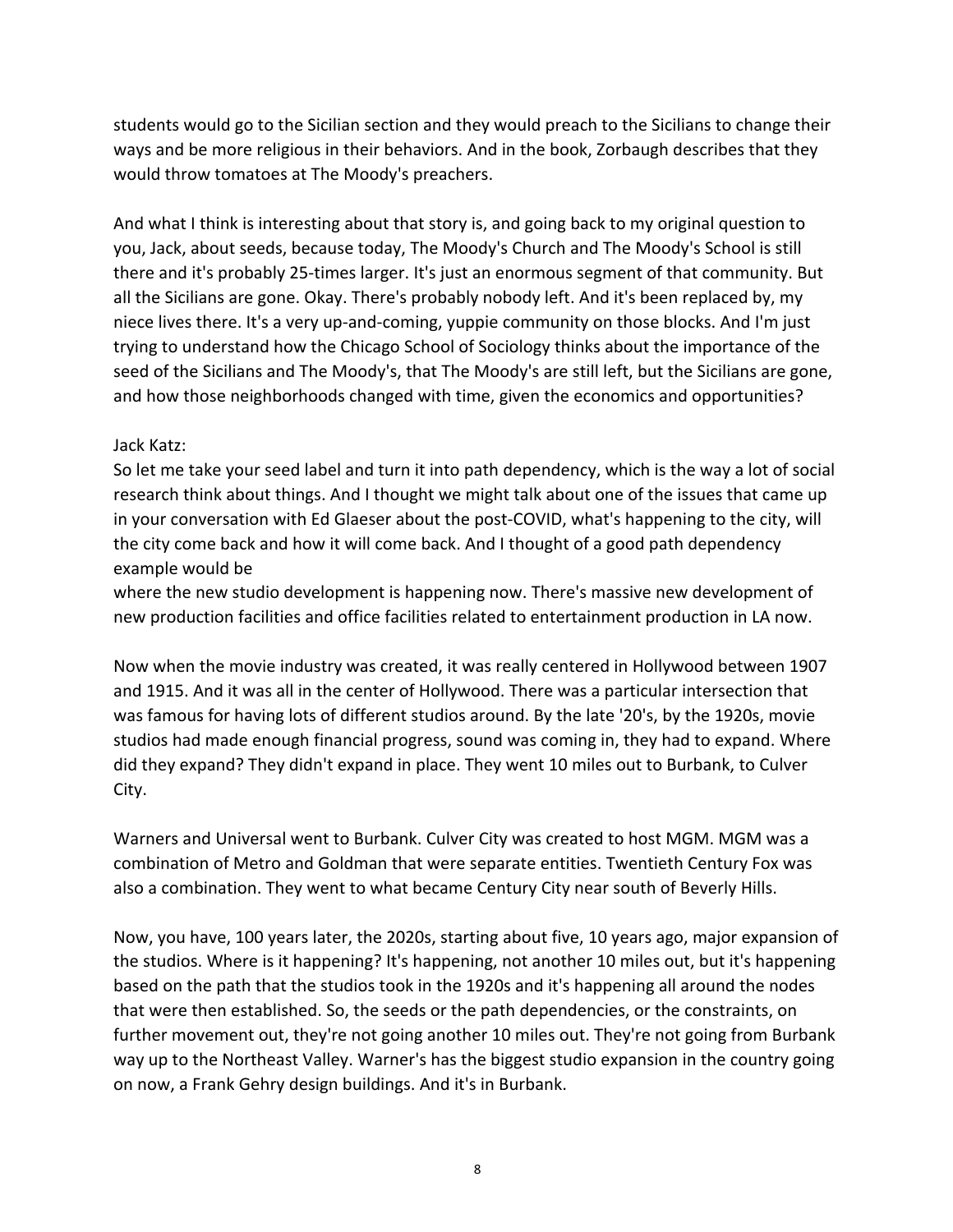Where MGM was in Central City, in Culver City, there's Sony, Amazon, HBO, Apple, are all developing studio-related facilities. In Hollywood, right near the original center of all the studios, Netflix and Viacom and new studios are being developed.

So over time, the path dependencies are getting stronger. And what that means for post-COVID is even as, as Ed Glaeser pointed out, you can track rentals. You can track vacancies in office space and there are some indicators of people not signing up for the same square footage or signing up at lower prices, or less profitable businesses coming in where more profitable were, there's that trend, but there's also this divergent trend of path dependencies being stronger than ever.

So the cities will come back, explosively. I think the 2020s is going to be an explosive growth period, like the 1920s was, where LA's population more than doubled. What COVID meant was a lot of construction projects could really move quickly, because there was no traffic holding things up and other kinds of openings occur. And this tremendous amount that will be coming online very shortly.

When these new buildings come online, which are residential, as well as production facilities, retail will become very, very dynamic around them. Population densities will increase, but they'll increase around the nodes that were established by the 1920s. They're not going to be spread out further out. And there's a dialectic of sprawl that, by having created a more equal housing series of possibilities in the region, about 10 to 20 miles out, now to locate a new production facility or office building on this bigger circle, in any parts of the bigger circle, you're requiring your employees to commute, potentially, a much further distance from another end of that circle. And it becomes sprawl, feeds and gives a dynamic that gives more economic appeal to development at the center.

So there are divergent movements and process here. The high-tech, facilitating work from home, but also the path dependencies of the cities getting stronger over time.

# Larry Bernstein:

I'm just wondering if that's consistent with our organic nature of City Development? Let me give you an example from Philadelphia for a second. I attended the University of Pennsylvania and it's got a campus and they want to expand. And there's also this sense that there's, the science departments want to work with pharmaceutical labs and these joint ventures, thinking about like Silicon Valley is with Stanford. And Penn wants to expand, but it's in the middle of Philadelphia. So like what can they do?

And there's two options. One is, is that they can go towards South to the river and where it's industrial right now and rezone it to allow for Penn to go in one direction and then also work with industrial labs. And then it can also go towards East toward the river, towards Center City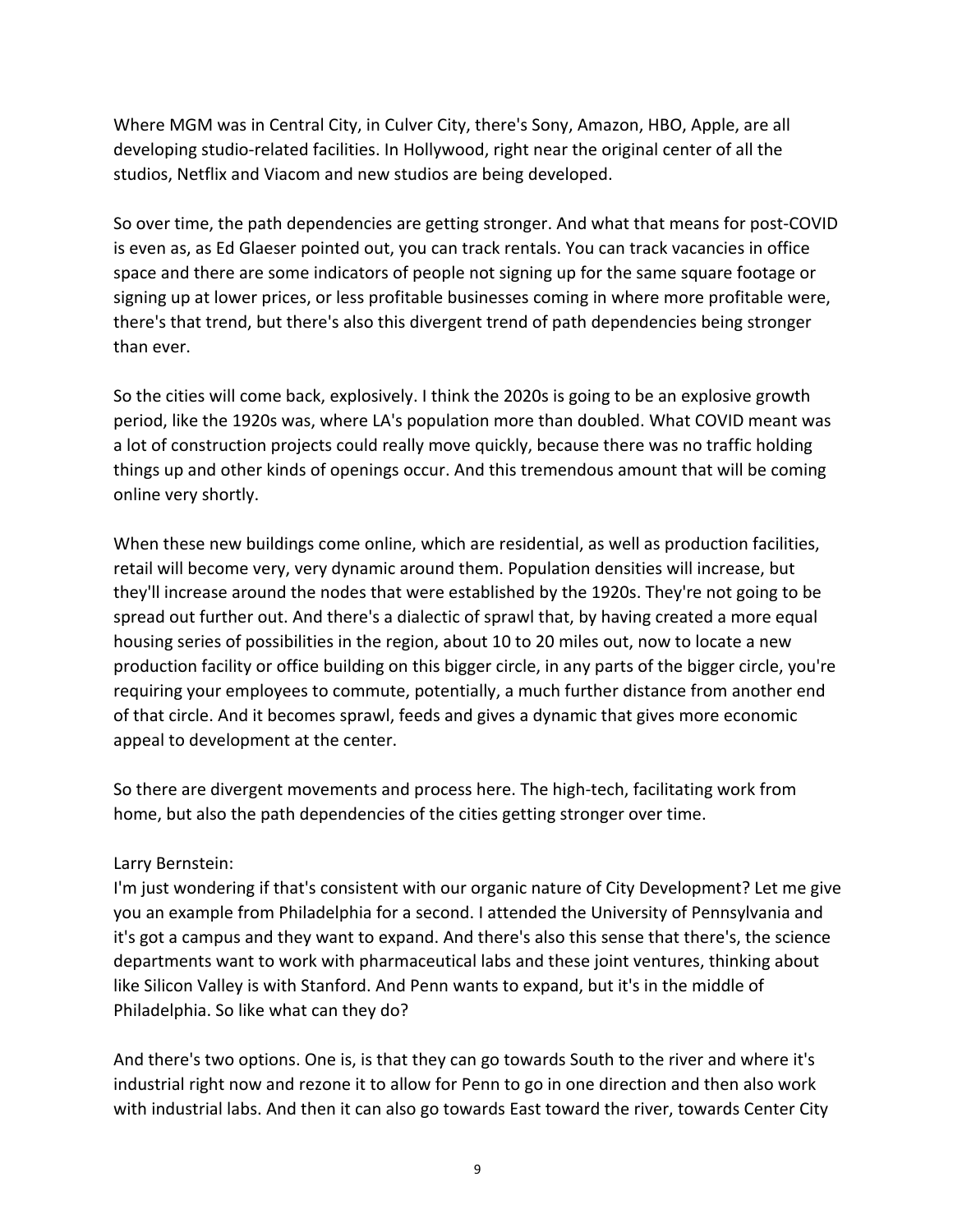## and expand there, as well.

The reason why I mention this, it seems like there's a two-prong issue. One is you're caught by your path dependency because U Penn's campus is where it is. Okay. We're not moving the campus. And next question is, where is vacant land? Where can we rezone? What can we do to deal with our future growth? And I think that's the story you're telling me also in Hollywood. What's the cheapest land where I can expand big, that's close enough to my existing spot?

## Jack Katz:

Yeah, that's the calculation. I think what's happened since the 1920s, is that the region has been built out. So you've got upper-middle income homes, 20 miles out in all directions, in the South Bay up to Woodland Hills and the Northwest. And there's not cheap land even further out. I think that's been missing from a lot of the thinking about the, quote, return to the city. What's happened is that the land further out is no longer so much cheaper than land closer in. The development, it does happen on expensive land.

The Culver City developments of HBO, and Sony, and Apple, and so forth, are happening in an area that's already the west side of LA, which is a relatively affluent area. They're buying up the land. Paying the higher prices than they would've paid decades ago. But if they're going to go further out, they're also going to pay much higher prices than they would've paid decades ago. Burbank, for example, is not the low-profit farming area that it was when Warner's and Universal first moved out there. And areas further out are already subdivided. And putting together lots to make enough space is a challenge further out.

There's another factor that goes on here that I think is interesting to talk about, and that's the sludge fact. That market forces face social-psychological barriers in multiple ways before development takes off. And one is that, towards the center of cities, you've got more corporate ownership of land. As you go out to the residential neighborhoods, you've got more family ownership of lands that are lots that are rented for business and that are rented for apartment houses. That's a family sludge, in the sense that, you often have to wait for the elderly parents to die and the kids to fight over and be unable to reach an agreement about how to manage this property before you get a sale back into the market.

Towards the central city, you've got more corporate ownership and it's easier, quicker to put together, moving towards the highest and best use of the land. So that's a historical process that's in course now in many cities, it's clearly in LA. And there are other sludge factors that are going to be processed through to move development more quickly towards the center. But that's one that affects the turnover of use of land that isn't taken into account, I think, enough.

# Larry Bernstein:

What Jack is referencing is an Ed Glaeser discussion on what happens next, a few weeks ago.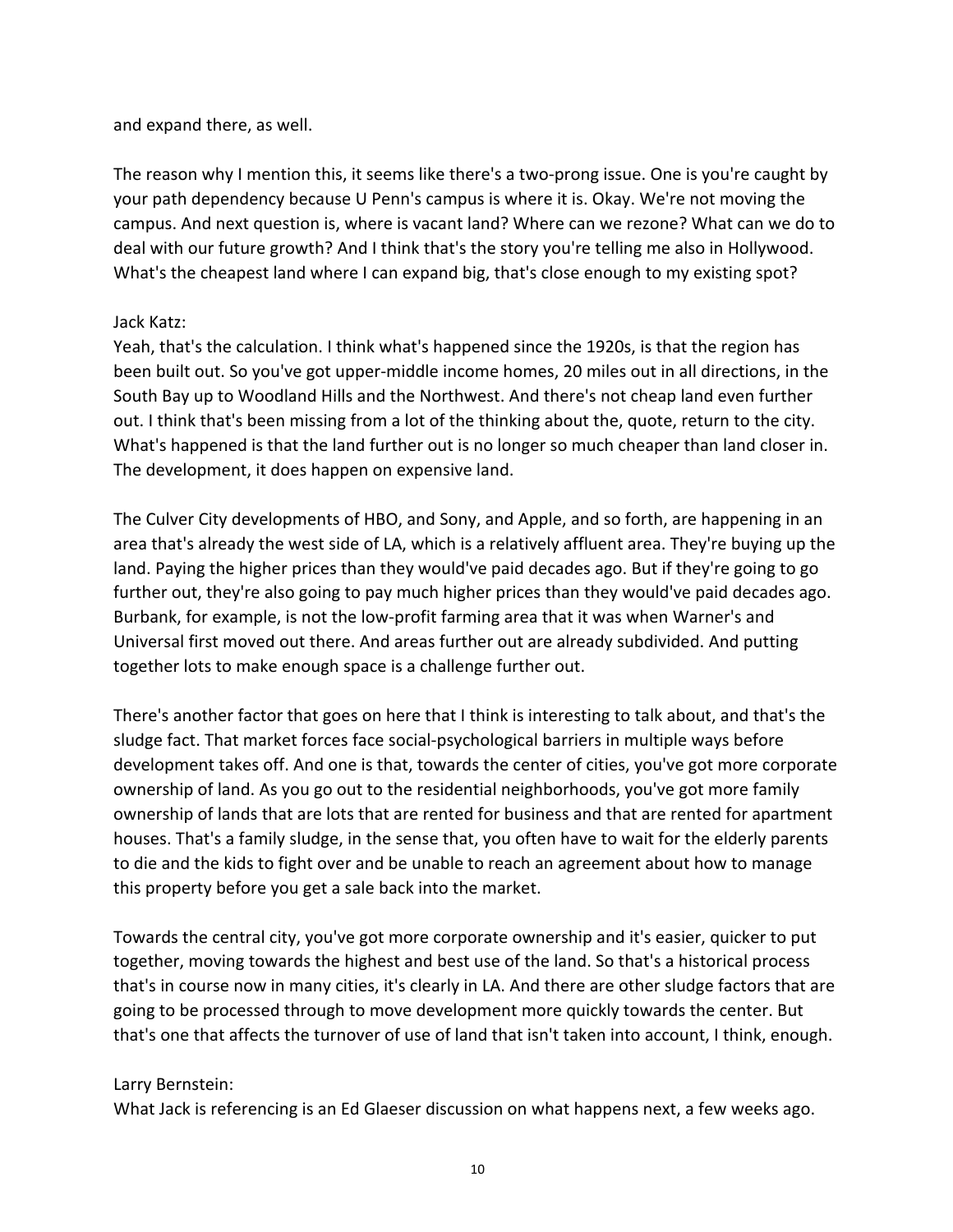And I wanted to go to something Ed had to say about Southern California, specifically. What he did was he complained about this organic anti-zoning, anti-new building movement that was in our zoning process, which has prevented large-scale developments in California. And that has resulted in a huge increase in real estate prices, which makes both business expensive and living there expensive. And there's this huge wealth given to the older generation at the expense of the young.

And young people have to make the following decision, should they live in very cramped space in California or should they move to a state with less restrictive zoning like Texas, or Nevada, or Arizona, where they can get a large piece of property for very little and they'll deal with the job concerns there later? How do you think about what Ed had to say about zoning, as it relates to this anarchic organic process of city development?

#### Jack Katz:

In 1986, in particular, in the City of LA, they had a down-zoning proposition that local politicians promoted and that won, overwhelmingly, and that made it harder to build density, it blocked a lot of more dense development. And yes, that had a major effect on increasing land prices and increasing the price for buying or renting. That's another part of the sludge factor, because it's taken 25 to 30 years for the general population to realize the negative consequences. And now you're starting to see a turnaround. About five years ago, the city passed another measure that gave zoning officials a little more power to allow more dense development. And that is happening. That is starting to happen. And there will be an impact on rental prices in the next five, 10 years, that'll be significant.

But it's a minor shift. But it takes a long time for the public to realize the negative effects of this down-zoning. And the undemocratic discontent with the undemocratic nature of the overall process, where, if you really do the math and work it out, it's about one-percent of the population. In a very republican way, in the classic terms of it, the more educated, affluent people who are controlling the land use decisions for the vast majority of people who don't live in the city when the votes occurred. But those votes set up a zoning structure that lasts for 25, 30 years, until it's revised, when new people come in and they don't have any vote in effecting things.

So there's an anti-democratic and real estate-inflating effect of this attack on giving power to central planners to maximize development. Now that's started to erode. And it's possible there will be votes on major new initiatives that will allow much more density to develop. I think of that as another, even longer-term sludge factor, before the public gets aware of the repercussions.

And then there's also a sludge factor before developers get aware and get to be believers in the new development possibilities. Because it's been five, 10 years since the state and the city have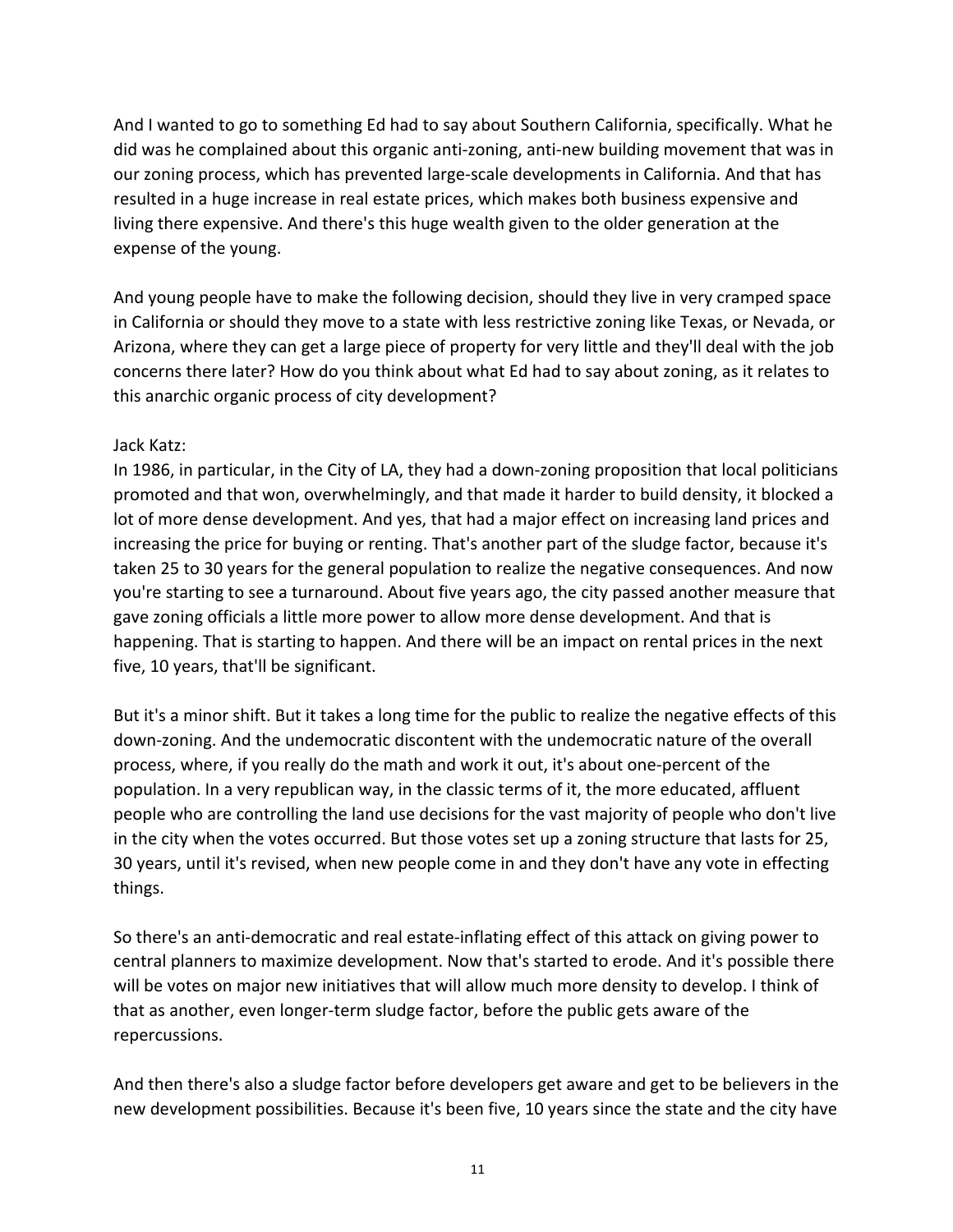loosened a little bit, the opportunity for dense development. And some of the projects that are now permitted, that weren't before, are only now coming online. And developers aren't really sitting in one room talking to each other. It takes them, in their dispersed locations, some of them are in Canada, some of them are in Texas, to figure out that they can have faith, that more dense projects will get through. So that takes time to work out. Time is the big missing consideration, in a lot of our urban social thinking, I believe.

#### Larry Bernstein:

Let me try a different aspect to the strange juxtaposition of different communities. And I want give an example like Crown Heights, where you have an Orthodox Jewish community next to an African-American community, and they don't get along. And there was an incident where a very religious Jewish man was trying to go to visit Lubavitch event and ended up running over and killing an African American child. And that resulted in rioting and a lot of anger between the African American and Orthodox Jewish communities. And when you have such radical differences in religious, political, sociological, wealth differences, oftentimes, this can result in a fight.

### Larry Bernstein:

How do you think about the idea of, can't everyone just get along, when they're just so different? How do we, and some level, we're so excited about the opportunity of this mixed neighborhood, mixed residential area, of different cultures, but sometimes that results in violence. How do you think about the good and the bad associated with putting different communities together?

### Jack Katz:

I don't know that anybody's putting them together, they're getting put together as dispersed people are making decisions over time. And, obviously, you want to avoid conflicts, if you can. But I think that the looming reality that has not yet come to surface is a fuller appreciation of just how overwhelmingly the urban populations in the New York and the LA area, and increasingly, in other parts of the country, are dominated by foreign-born cultures. That is to say, if you look at households in New York and LA, you'll find that almost two-thirds of the households are shaped, people are living in everyday cultures in their homes and in their neighborhoods, that are shaped by people who were born in another country. In LA, it happens to be more Mexican and Latin America. It's more diverse in New York.

But our discussions tend to be about Black/White. And that is, for good historical reasons, there were a lot of very important moral issues to attend to. But the demographic realities, and some point, there'll be another sea change, when this will flip. And the new discussions will be about the foreign-born against, I don't know if there's going to be a hostile or antagonistic matter, but that will become more and more appreciated in the media. The numbers are so overwhelming. There are such overwhelming majorities of foreign-born households in areas that are still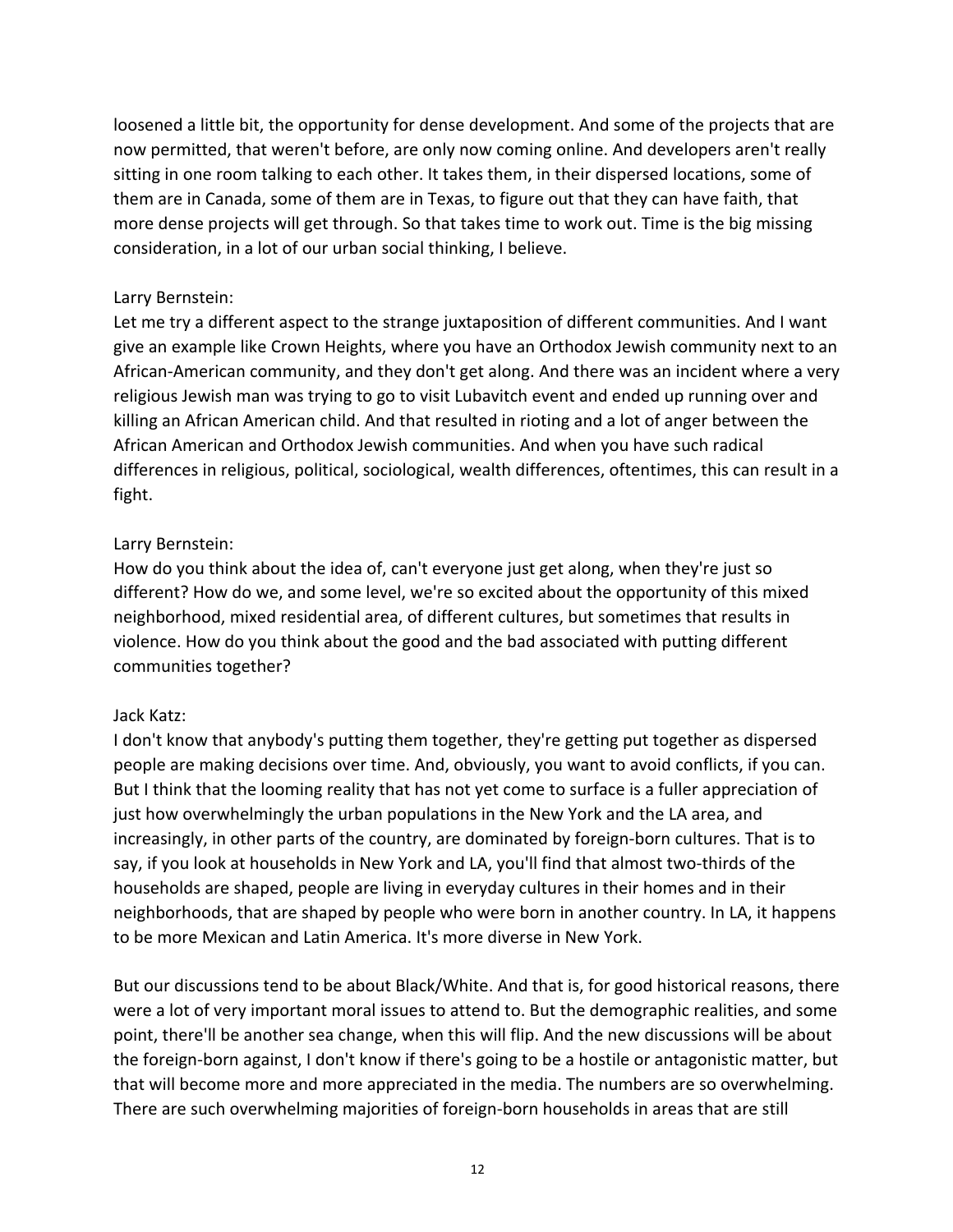represented by US-born people who have been in the country for centuries, many generations. So there's an undemocratic nature of our whole public discourse, which, for perhaps defensible moral reasons, emphasizes Black/White conflicts, but is really more about this, the U.S. as an immigrant nation again, and that shift in discussion, and themes in the popular media is likely to come in a kind of sea change not far off in the future.

### Larry Bernstein:

All right, that's ends our discussion here with Jack and we're going to go with something completely different, which is a discussion with Jim Holmes about China and Taiwan. Jim is the J. C. Wylie Chair of Maritime Strategy at the Naval War College. He has written extensively on South China Sea and U.S. Naval strategy, so Jim, why don't you kick off your discussion about China and Taiwan.

## Jim Holmes:

Hi, Larry. Great to talk to you again. We did this about this time last year. First of all, let me start by noting that nothing is inevitable in world affairs and nor is the Chinese attack on Taiwan. In fact, I never say never, never say always is a golden rule for living, but I do think a Chinese attack on Taiwan is more likely than the common wisdom on Asia-Pacific affairs allows. It's a good deal less farfetched than the assassination of an Archduke in Sarajevo plunging Europe into the cauldron of world war in 1914, or for that matter, 19 hijack setting up20 years of global war on terror on 9/11. Yet those events happened, so could a cross-strait Chinese offensive, so it's up to Taiwan and its friends, including ourselves to shape the likelihood of an attack and deter Beijing.

Now geopolitical and geo-economic interests are a big part of the reason why China might strike. As they gaze eastward from the mainland, Chinese Communist leaders and ordinary Chinese alike, behold the first island chain, which runs from Japan southward through Taiwan, to the Philippines and Indonesian archipelagos and around to Singapore. They understand that the island chain encloses China's entire coastline. That its occupants or allies are friends of the United States and that some of them, like Japan, are well armed. In their eyes, this merger of geography, alliances, and armaments raises a barrier to Chinese military and commercial access to the western Pacific and the wider world. They find China's surroundings stifling, and they're not wrong to interpret their surroundings this way.

Should hostile armed forces close the straits whereby Chinese Naval and mercantile fleets access the Pacific high seas, General Secretary Xi Jinping's Chinese Dream, his program for national rejuvenation would be in grave peril. This is why Chinese strategists commonly refer to the first island chain as a metal chain, a barricade blocking China's destiny on the high seas. Breaking this chain is imperative and Taiwan is the best place to cause a fracture. Wresting the island from its inhabitants would bring a wealth of strategic opportunities for China. It would emplace the People's Liberation Army or PLA at the island chain's midpoint, granting shipping,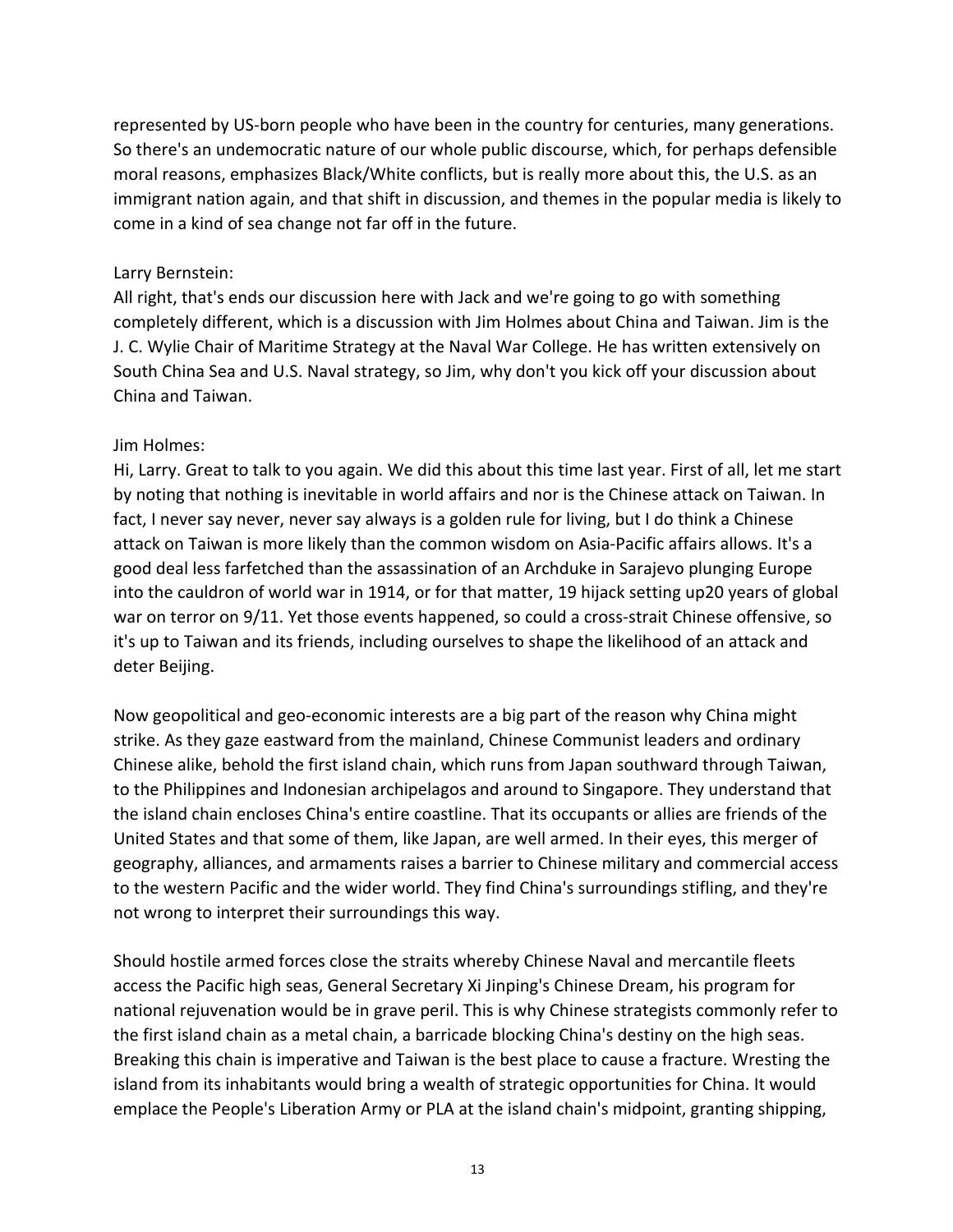and aircraft ready access to the Pacific. It would let the PLA overshadow the Luzon Strait, the best channel for submarines to pass between the South China Sea and the Pacific undetected. It would let China turn to Japan's southern flank, applying pressure on this perennial rival, and on and on. National interest constitutes a compelling reason for Beijing to rank Taiwan atop its list of priorities, as indeed they do.

China's leadership may be in a hurry to make good on this project. Last March, Admiral Phil Davidson, the outgoing commander of the U.S. Indo-Pacific command in Honolulu, made headlines by forecasting that China may strike within the next six years. Admiral Davidson was oblique about his reasoning. Why six years and why not five or 10, but nonetheless, the Davidson window for the timing of a Chinese assault has become a fixture in debates among China watchers. While Xi Jinping divulges little about timing, he makes no secret of his goals. He has vowed publicly, vehemently, and often to regain every inch ground once ruled by Imperial China until the fall of the Qing Dynasty in 1911.

He has connected this to China's Dream and made himself accountable to the Chinese people for making their dream come true. Yet making well defined promises is a dangerous thing for autocrats like Xi. It lets them portray themselves as strong and resolute, and possessed of a grand vision. The danger is, if they fail to deliver on their promises, they will cast themselves as weak and irresolute in the eyes of the people. The Chinese people would not take kindly to having their passion for making China great again ignited and then doused. Chinese Communist rule might even fall if they blame Xi for failing to deliver Taiwan after promising to. In other words, Xi, whether deliberately or not, has deployed a version of what the Harvard Economist, Thomas Schelling, called the commitment tactic in negotiations and not especially wisely.

Sometimes a negotiator, say a union leader, will publicly state a non-negotiable position at the outset of talks. Think about what that does. It connects the negotiator's personal prestige to obtaining his or her demands. No one can climb down from such a promise for fear of losing face. By sticking his good name on bringing home the goods in full the negotiator deliberately forfeits the freedom to compromise and in so doing amplifies his bargaining power, but his constituents will be incensed if he does give way and he will pay a price.

Similarly, Xi Jinping has given up the option of compromising on Taiwan. He may have built up his bargaining power with Taiwan and its protectors, but he has painted himself into a corner with his constituents, and again, I would say, this is an unforced error. Now he must stand and deliver. But think about it, Xi is 68. Like all of us, he is on the clock. His patience on Taiwan has limits for that basic human reason, if nothing else. But does this interplay among interests, ideas about destiny, and leadership spell war? It's often noted that Chinese statecraft, dating to the age of Sun Tzu, two millennia ago, puts the accent on winning without fighting. This is true, and in fact, no sane leader or government in China or anywhere else relishes the dangerous hardships and costs of warfare. Even conquerors love peace. It lets them get what without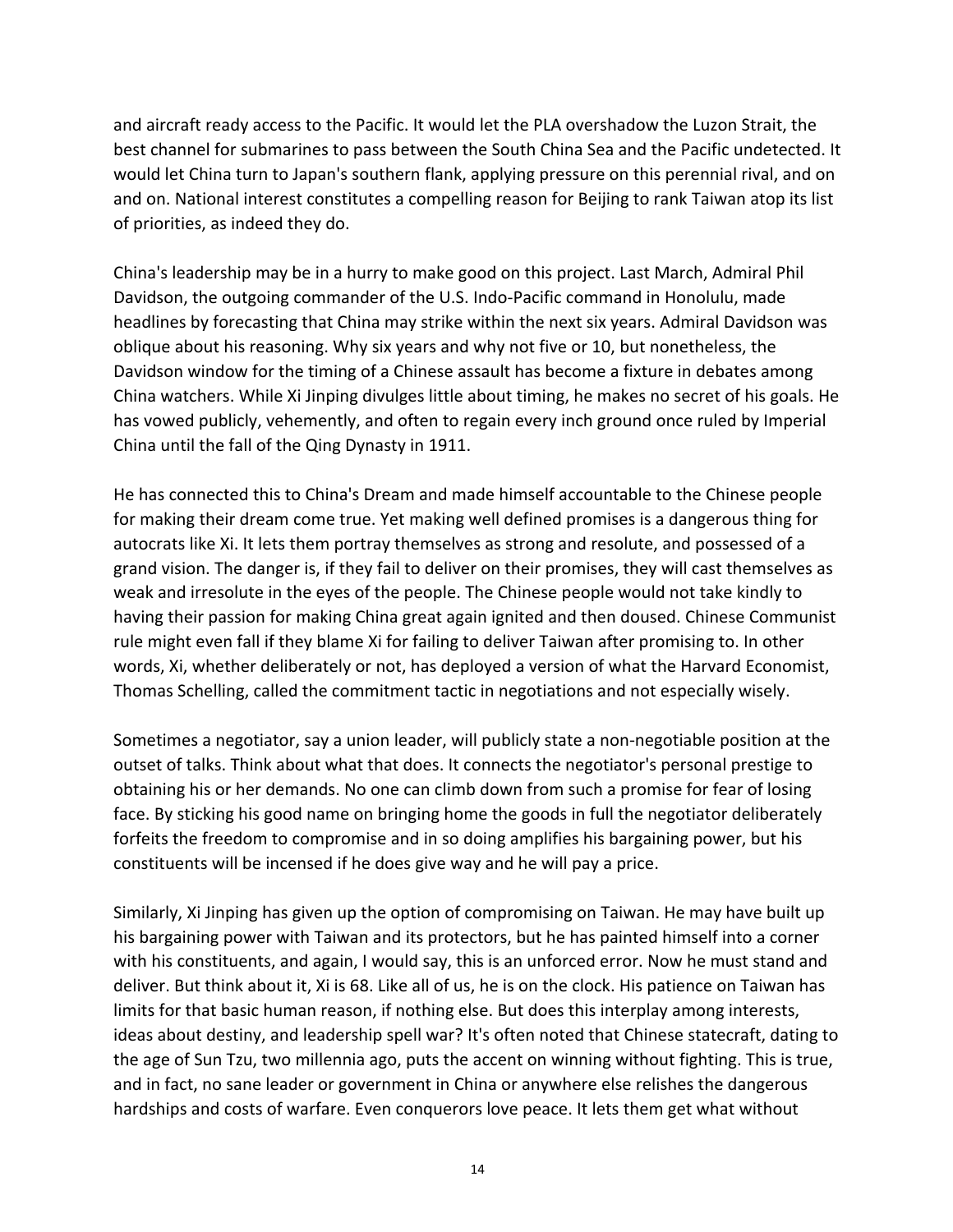### undue hazard.

The trouble for Xi is that the Taiwan part of China's Dream may not be attainable except through war. Persuasion is less and less an option for Beijing. The social and cultural bonds connecting the island with the mainland loosen by the day. Only about a 10th of Taiwanese now define themselves as Chinese, and there's little chance of that trend reversing itself. Sentiment favoring a cross-strait union is on the wane, plus Taiwanese watched what happens at places like Hong Kong, Xinjiang, and Tibet. They know a similar grim fate awaits them should they submit to mainland rule. It's hard to imagine the Taiwanese people or its leaders yielding to what amounts to a demand for national self-destruction.

Their goal too. Their goal of de facto independence is non-negotiable, so if China wants the island, it will have to take it by force, and in the end, that means mounting a cross-strait amphibious invasion, otherwise it will not possess the contested ground. The metal chain will remain intact athwart China's aspirations. So where does this leave us? In an uncomfortable position. China will not be cowed into forever forswearing control of Taiwan. It commands too much value for China, both in tangible military and economic terms, and as a focal point for China's sense of itself and its destiny, but China can be deterred day by day.

Think about it. For Xi Jinping, as I've said, failing to act would be *bad*. Acting and losing in the Taiwan Strait would be far worse. He might lose his rule or even his life. That knowledge is our advantage. It's up to Taiwan and its friends to figure out how to implant doubt and dread in Xi's mind, making clear that we have both the capabilities to deny China what it wants and the resolve to use them. If Xi wakes up every morning and says to himself, "This is not the day," then we will have deterred him for that day. We will postpone military action. If we can string together enough days like that, who knows? Good things may happen in the Far East. That's probably about the best we can do under prevailing circumstances. This endeavor will be neither quick, nor easy, nor danger free. Let's keep Xi and his comrades up nights, worrying that we will make their Chinese Dream a nightmare. If we do, we may stay their hand. Thanks.

### Larry Bernstein:

Thanks, Jim. That was fantastic. I want to start with cheap and effective ways of defending Taiwan. You had an article that was published a few weeks ago, which I assigned to the audience about using of mines to protect against amphibious attack and that these mines can be placed within 24 hours. Can you comment a little bit about the effectiveness of these mines? Why it would work as a defense mechanism and its general efficacy?

# Jim Holmes:

Mines have always been one of the most difficult, in fact, anything underwater remains a really difficult threat, simply because of the nature of water itself, which is why we worry so much about submarines, mines, torpedoes, all those sorts of things that can remain obscure from our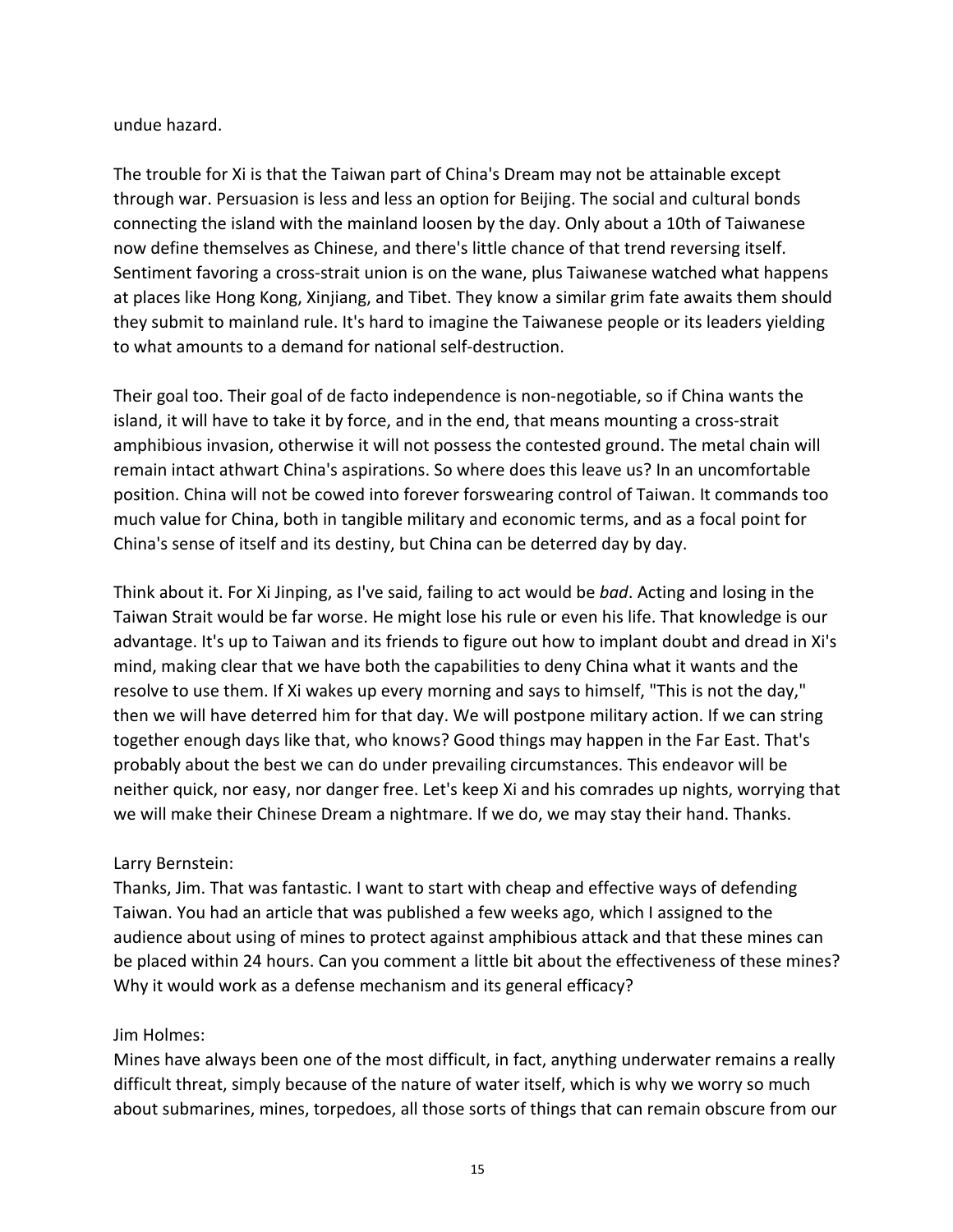sensors, and obviously from our eyeballs. I guess you can think all the way back to the Battle of Mobile Bay during the Civil War, but especially in the late 19th and into the 20th century, they've been a real problem for Navies. In fact, I was up in the Gulf in 1991 and I can remember seeing them float down the side of the ship and think, "Thank heaven we didn't hit any," but a couple of ships were not so fortunate.

It's a perennial problem. It's something that we're always trying to make work, but at the same time, if this is a hard problem for ourselves, it's also a hard problem for China, which is a rather sort of a late comer to under underwater operations, and therefore it has a hard time with antisubmarine warfare, with mind sweeping and so forth. I mean, that's an opportunity for the United States and its allies right there. Just to be able to resort to this sort of cheap and proven mode of warfare.

Combine that with geography. I mentioned the first island chain that are narrow seas that penetrate through the island chain, and they're great places for mine fields. You now have the United States Air Force practicing dropping mine fields from bombers. There's just a lot going on in this area. Again, combining geography with the new and old technology, can provide that sort of strategic advantage.

### Larry Bernstein:

I'm going to go through a couple historical island invasions as a way of thinking about Taiwan. I'm going to do two different questions, but to just kind of get you ready. I'm going to talk about Midway and I'm going to talk about Crete, and I'm going to start with Midway first.

When we broke the Japanese code and figured out the Japanese were going to invade Midway, one of the first things that the United States did was it improved the defense of Midway, on the island itself. They beefed up the airport, they beefed up other areas around the island to protect against invasion, and I think that's a very cheap and effective means of preventing an amphibious attack. If you were going to recommend defending Taiwan, how would you do it? Would you recommend having U.S. ground troops, the U.S. Air Force having a base there? Or how would you recommend that Taiwan think about protecting itself against a potential amphibious attack? Away from mines?

# Jim Holmes:

Yeah, that's a great question, and it's one that in think tank world people have been thinking about it for quite some time. I think it's about 20 years ago, a team at Rand, they did a historical comparison. They basically mapped out the potential landing beaches on Taiwan, and then they overlayed that over the beaches at Normandy, and it's almost the same size theater, and it's just about as difficult. The first thing Taiwan needs to do is think about how to use the island's geography, the island itself and it's surrounding maritime geography as strategic assets, as operational assets.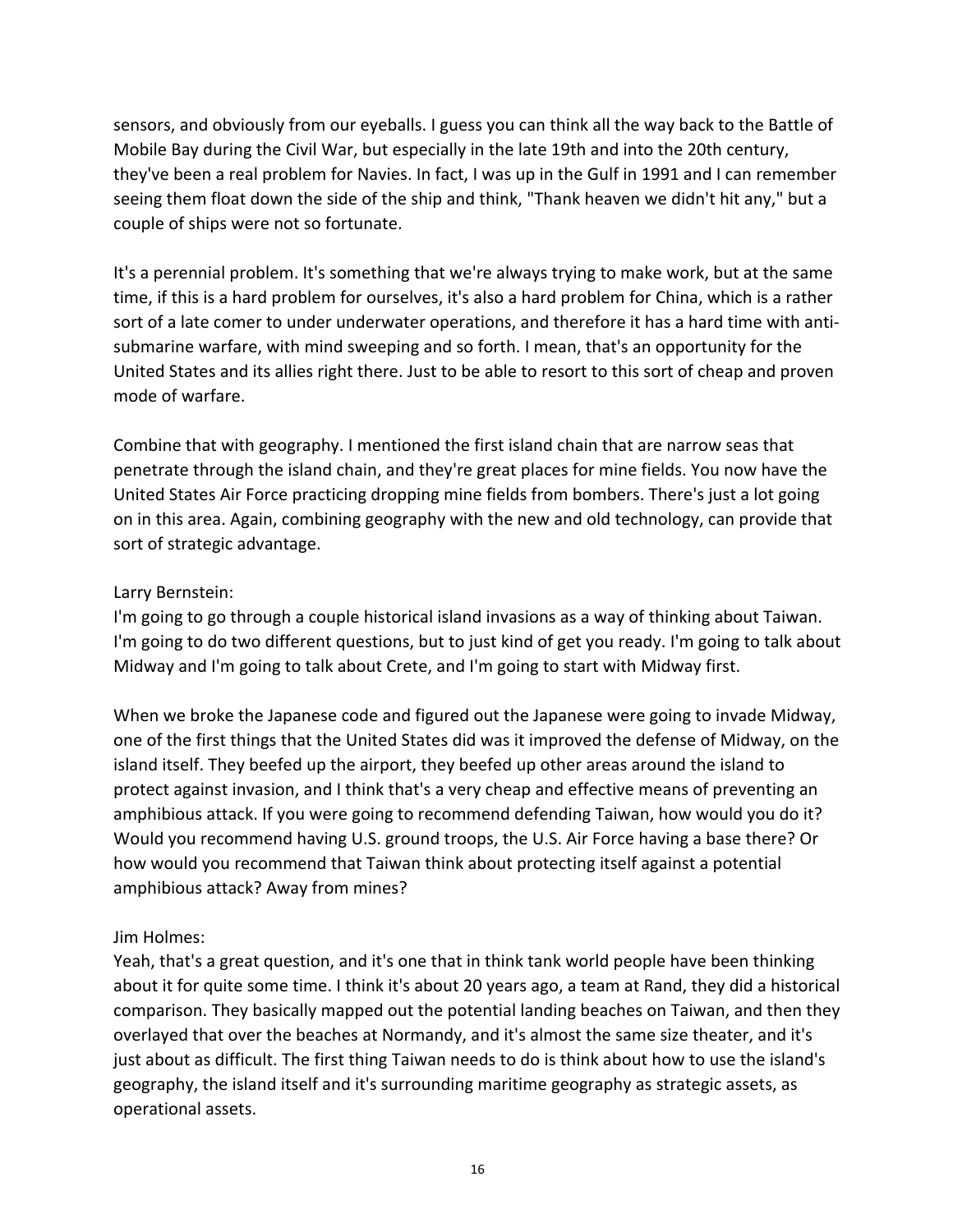One of my favorite passages comes from a theorist we don't think about too much these days. Multke the Elder, on the military side, the founder of Imperial Germany in the 1870s. He maintained that essentially possession is nine tenths of the law in strategy. What he means by this is that if you already hold the ground, if you already hold what somebody else is trying to take, you have advantages just by possession. Tactical defense is the strongest form of warfare. In the case of Taiwan, Taiwan already holds that ground and China has to come across 90 plus miles of water in order to take it. Of course, the straight is narrow. It's susceptible to, again, mine warfare, submarines, but also surface patrol craft armed with missiles. A lot of these small and cheap capabilities could basically flood the zone and give the People's Liberation Army Navy a very difficult time coming across the Taiwan Strait in force, so there's a lot there.

I think that the other aspect to this, especially for the PLA, or excuse me, especially for the Taiwan Air Force and the Taiwan Navy is they really need, basically a culture change, I guess you might say. For a long time, during the cold war and really into the 1970s, when we revoked our recognition for Taiwan, I mean, culturally they've basically grown up... They were almost like clients of the United States Armed Forces, and they seemed to soak up that, soak up the assumptions that we have in the United States Navy and the United States Air Force. Namely, that we were going to fight a big battle and rule the sky or rule the sea.

Taiwan could get away with that for a long time, because the PLA remained large, but sort of backward and ponderous, and not very good. Taiwan could convince itself that by being technologically, and in the human sense, superior to the mainland's armed forces, that it could hope to prevail in a battle for maritime command or aerial command. That's an attitude that I think has long outlived its usefulness as the PLA becomes a serious competitor, and I think the Taiwanese really need to give up on these assumptions, and think more like gorillas. I mean, they can even investigate China's past, back during the days of Mao Zedong. I mean, think about how the Red Army under Mao overcame the Nationalists and ultimately the Imperial Japanese as well, even though it was the weaker party.

Taiwan is now the weaker party, and I think it needs to embrace that assumption and think about how to do things in a different way. If it does that, and I think if it goes to multitudes of all these small cheap capabilities, I think it has a chance of deterring China and frustrating China's aims if China does use force. Taiwan's not without options.

### Larry Bernstein:

Let me try the battle of Crete for a second as another example. John Keegan, a very famous military historian wrote a book entitled, Intelligence in War: The Value--And Limitations, and in this book, there's a chapter on the Battle of Crete. The point that Keegan was making was, even with perfect information, you can still lose.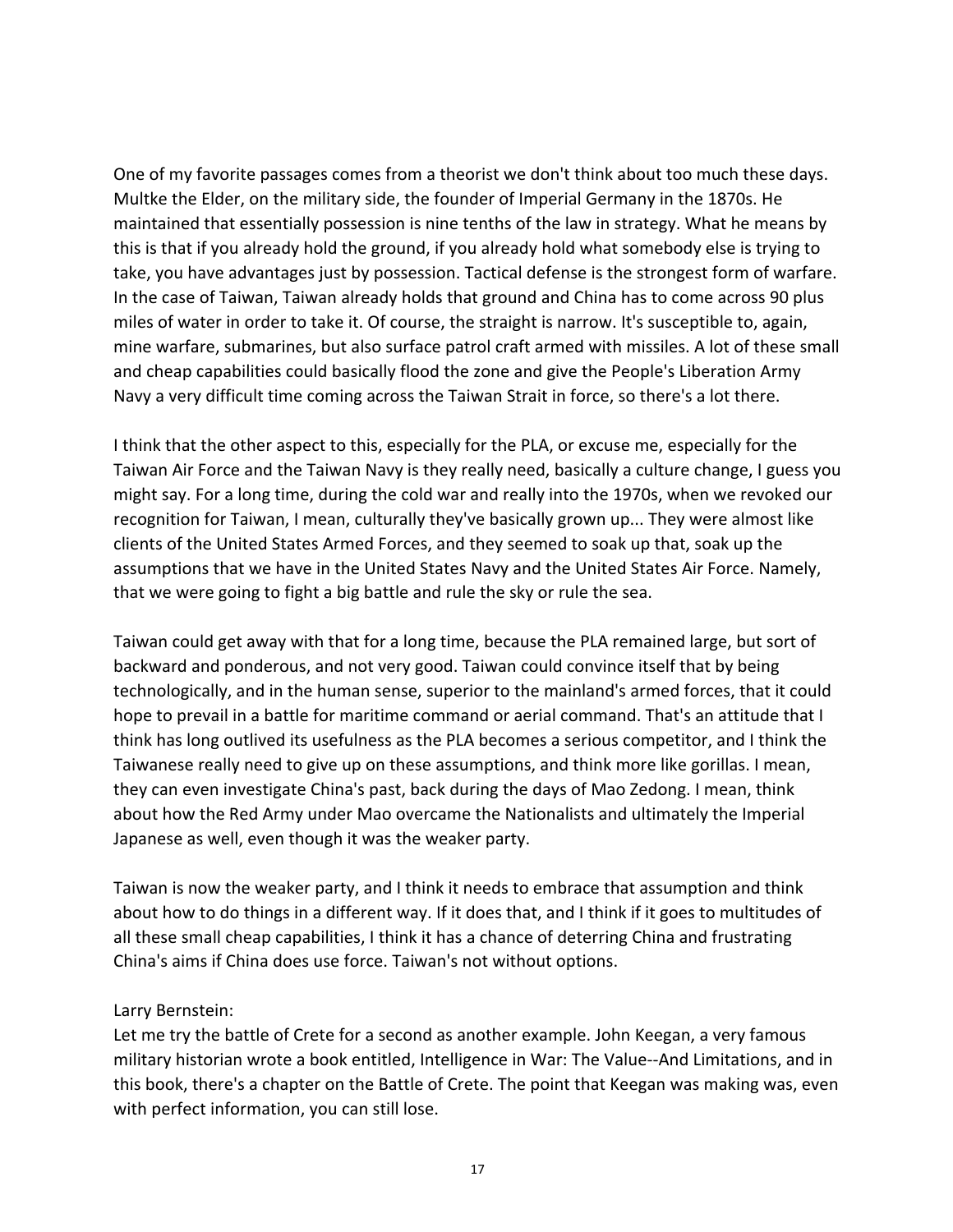But I think that that is interesting in its own right from a strategic standpoint, so here's the deal. We've broken the German code, and we find out that the Germans are planning to invade Crete at a specific time, and we know exactly what they're going to do. They're going to drop guys out of parachutes where the target is the Iraklion, which is the capital city's airport, and they're going to take the airport. Once they take the airport they're going to fly in and land thousands of troops and take the island.

The individual leading the allied forces is a Kiwi commander, and the Kiwi commander is instructed by the allied forces to defend at all costs the airport, to give up on the sea as a concern of its attack, and they say exactly where the parachutists are going to be landing. They put the machine gun guys right where the parachutists going to come in, but they really don't add a lot of troops to the airport, because the Kiwi commander is still very concerned about an amphibious attack. The Germans land, and there's a tremendous loss of life for the parachutists, but enough get through, they're able to take the airport. The Germans are able to land thousands of troops and Crete is lost.

The reason I bring up this, this is an aside, when Hitler hears about the percentage of parachutists that were killed, he then thinks that he's never going to do this approach in battle again, not knowing that we had broken the code where they were going to land. He also thought that would make it very prohibitively expensive when we landed at Normandy, for fear that the parachutists would get killed just like the Germans, though the Germans didn't know where were going to land.

The reason I bring up the story with you, Jim, is how important is the defense of the airports to landing Chinese troops, to do a battle of the Crete attack on Taiwan? Do you think that in lieu of an amphibious attack, they could do something more from the air, to land troops?

### Jim Holmes:

would say it's a serious concern. I'm not actually an air power specialist, but just in general terms, I mean, the airports are obviously important for a lot of reasons. I suppose, especially for the Taiwan Air Force, which unwisely I think, has continued to pour lots of resources into F-16 fighters and whatnot. Sort of high-cost platforms that they could use these resources for other stuff, and I think they would be well off doing, but sort of, for defensive reasons, that's important. Every year they practice landing fighter aircraft on highways and so forth, just as a contingency in case they do lose those facilities to a Chinese attack, which they might, but again, just like you say, these are also valuable facilities to the Chinese.

I have a hard time seeing them primarily... I mean, think about the size of Taiwan. The population of Taiwan is about 24 million people. It's really hard to imagine them being able to airlift or to do a sort of the paratroop operation along the lines of Crete against a target that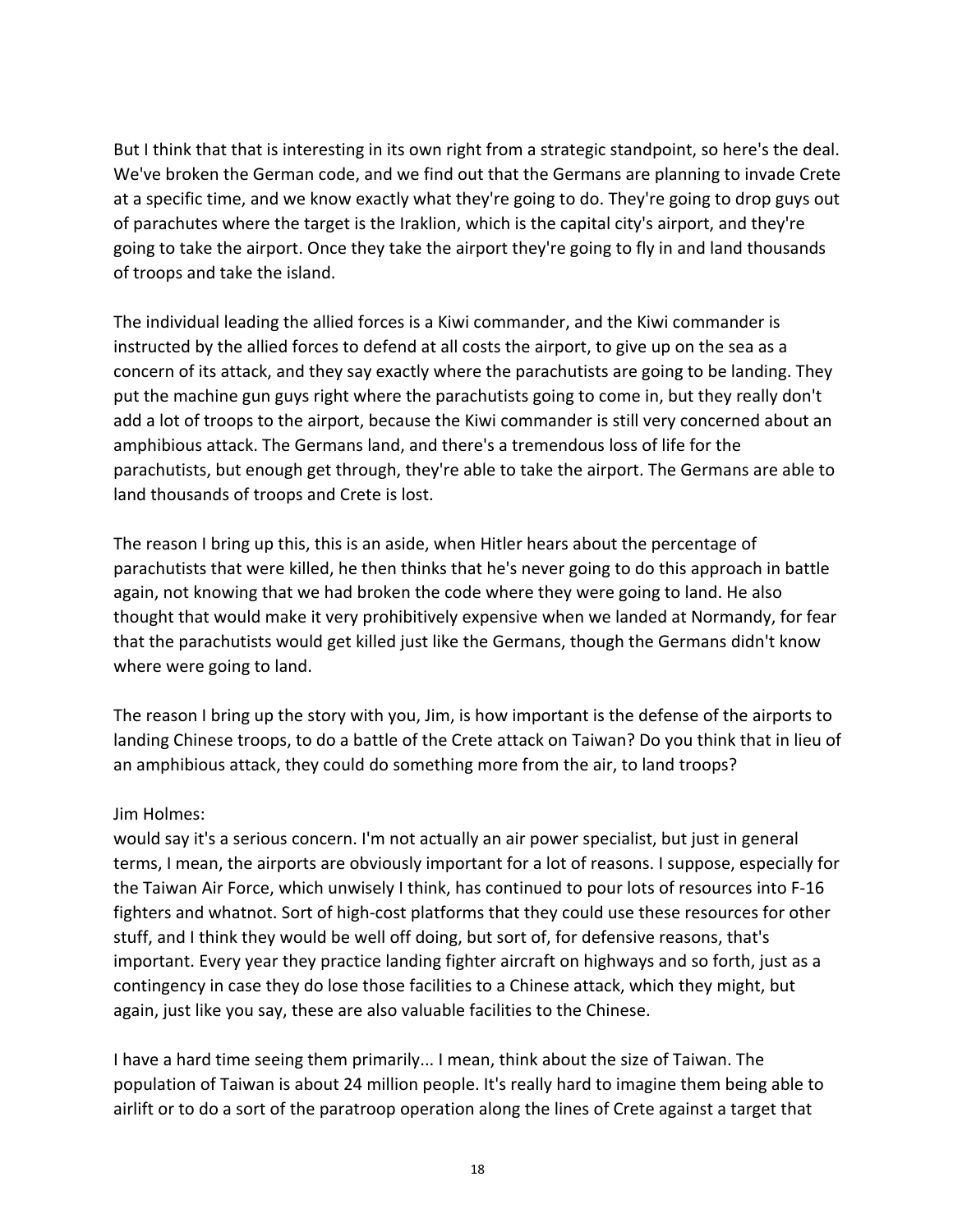size. This is a large rugged island, it's well suited to conducting an insurgency as the island has seen in the past. It's going to take a lot of manpower for the PLA to get across the Taiwan Strait. I'm sure there will be an air component, but the fact is that manpower and especially military resources, heavy military resources are going to come by sea, and therefore I think the maritime aspect is probably still the key one.

#### Larry Bernstein:

Winning without a fight, that's got to be strategy number one. I'm thinking about it in the context of, what about a little fight? Taiwan, like England, it needs food. It's an export country, it needs access to the sea. Could the Chinese set up a blockade around which they would prevent vessels coming in and out? Could they force a long-dated problem where they couldn't feed their people? Could they also just blow up a bunch of their industries in a low-cost aerial attack that would make it prohibitive to get the Taiwanese to the negotiating table? I've heard that when they do the war games, China wins just about every time. What are these weaknesses that Taiwan has that allows China with low cost, to really force the Taiwanese to the bargaining table, to give up everything?

#### Jim Holmes:

Let me take the second part first, and then come back to the question that you opened with. I mean, I think you're alluding to Taiwanese willpower. I would suggest, I think it's actually pretty good. I mean, we know that when you estimate a contender's strength, it's a compound of material capabilities, military power, economics, and all that kind of stuff, but then obviously the willpower to actually use those things to get your way. In this case, Taiwan preserving its own de facto independence and national survival. I actually think it's pretty good. They're always doing polls in Taiwan to try to figure out exactly how hard the population would be prepared to fight. I think it's actually gotten better over the years as the Taiwanese define themselves less and less as Chinese and more and more as their own nation, so I think that's actually a good thing.

The cultural component, the willpower component is probably the key. I think they could actually sustain a fair amount of damage before they would be forced to acquiesce. That leads me to what I would say to your first question, which I think, where it comes down to speed. China wants to win fast. In fact, I think China needs to win fast in the Taiwan Strait, so that they can actually conquer that island, if it decides to mount an invasion. Conquer the island before the United States and its allies can rally to Taiwan's defense. If you're talking about, like you said, economic attacks or blockade, or whatnot, I mean, these are slow moving strategies and they would give the United States and its allies, and Taiwan that time that they need to rally to Taiwan's defense, and go in and mount enough force to reverse aggression. So, I think Taiwan, or excuse me, China rather, will not go with a really slow-moving strategy, like a blockade as a standalone thing. Obviously if they're going to mount an attack, they're going to try to cordon off the island and do damage to it. But I don't think they would do these things as the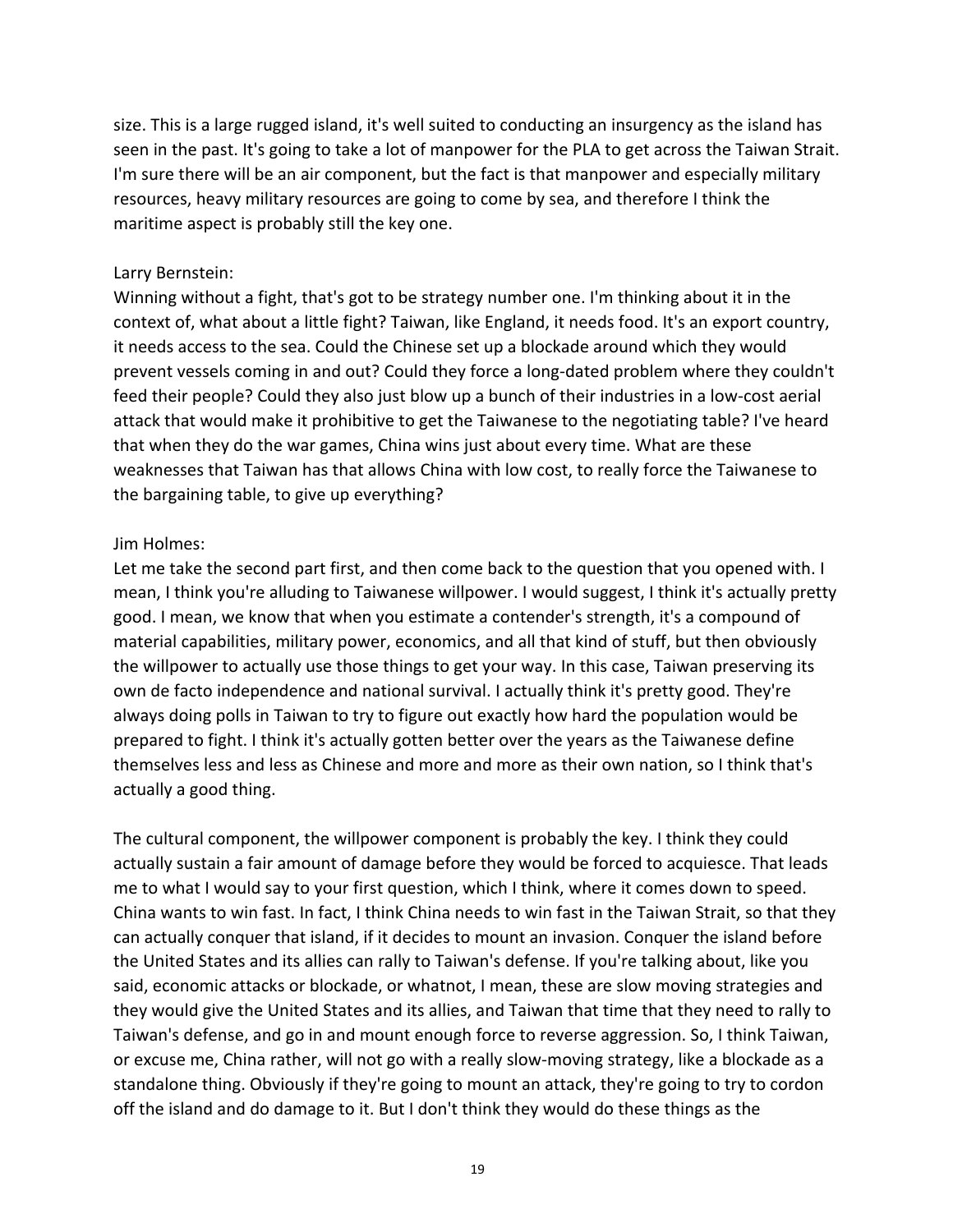centerpiece of their strategy, just because that factor of time.

# Larry Bernstein:

There was an article in the Wall Street Journal of all places, a front-page story this week about both Taiwan's will of fight and their preparation. And the article specifically was asking the question, "Will the young men of Taiwan, will they fight? And are they prepared to fight in any meaningful way?" And there's a sense of comparison versus the Israelis with their reserve army, where they go to work or one month a year they're out there preparing, thinking about it, fully engaged, and then treating it as an existential threat. Obviously, if the Israelis are taken over by, I don't know the Syrians or something, it's end of days, it's end of the world, they're going to get killed. Versus, the Taiwanese, they're going to get taken over by their fellow Chinese. Yeah, Hong Kong lost, but they're still alive, they didn't massacre them. And now have to die, is the alternative.

How do you think about Taiwan's decision not to build reserves, not to ingrain the military ethos among their young people? Is it too late? Can they turn that around? Will that have high dividends, or should they spend their resources more on planes, and mines, and submarines?

## Jim Holmes:

Well, I'm not entirely sure there's a choice between ingraining the military ethos within Taiwan, and investing in other things, but you're right to cause attention to this. I think actually Taiwan's on the right track. In terms of national willpower, but yeah, I saw that Wall Street Journal piece, it appeared in the Navy's daily news clip this weekend. And I think that is a serious problem if they're not actually creating sizable and well-trained reserves. There were some suggestions that they basically just used recruits to do odd jobs. I'm really starting to get a little bit out of touch with this, but I think national service in Taiwan is only nine months now. Man, can you really make a soldier, a sailor, or anything else, in nine months and then turn that person back to civilian?

I think that is sort of a worrisome fact if indeed I'm right about that, and I think I am. I think we are talking about a cultural change that needs to happen in Taiwan. President Tsai has been very good on weapons programs and whatnot, but you don't get the sense that she's devoted a whole lot of attention to that aspect of military preparedness. And I don't want to rosy a picture on Taiwan, my sense is that the trends are going okay in the sense, but at the same time, if you look at what Taiwan spends on defense, it's basically on a peace time about 2% of their GDP on the military.

That's standard in Europe, but at the same time Taiwan stands on death ground to use our senses for it. As you said, it faces national ruin, but yet it's not spending like, it actually takes that very seriously, which suggests that they might still be dependent on the United States, they simply assume that we'll come to the rescue. I think that it's an assumption that has is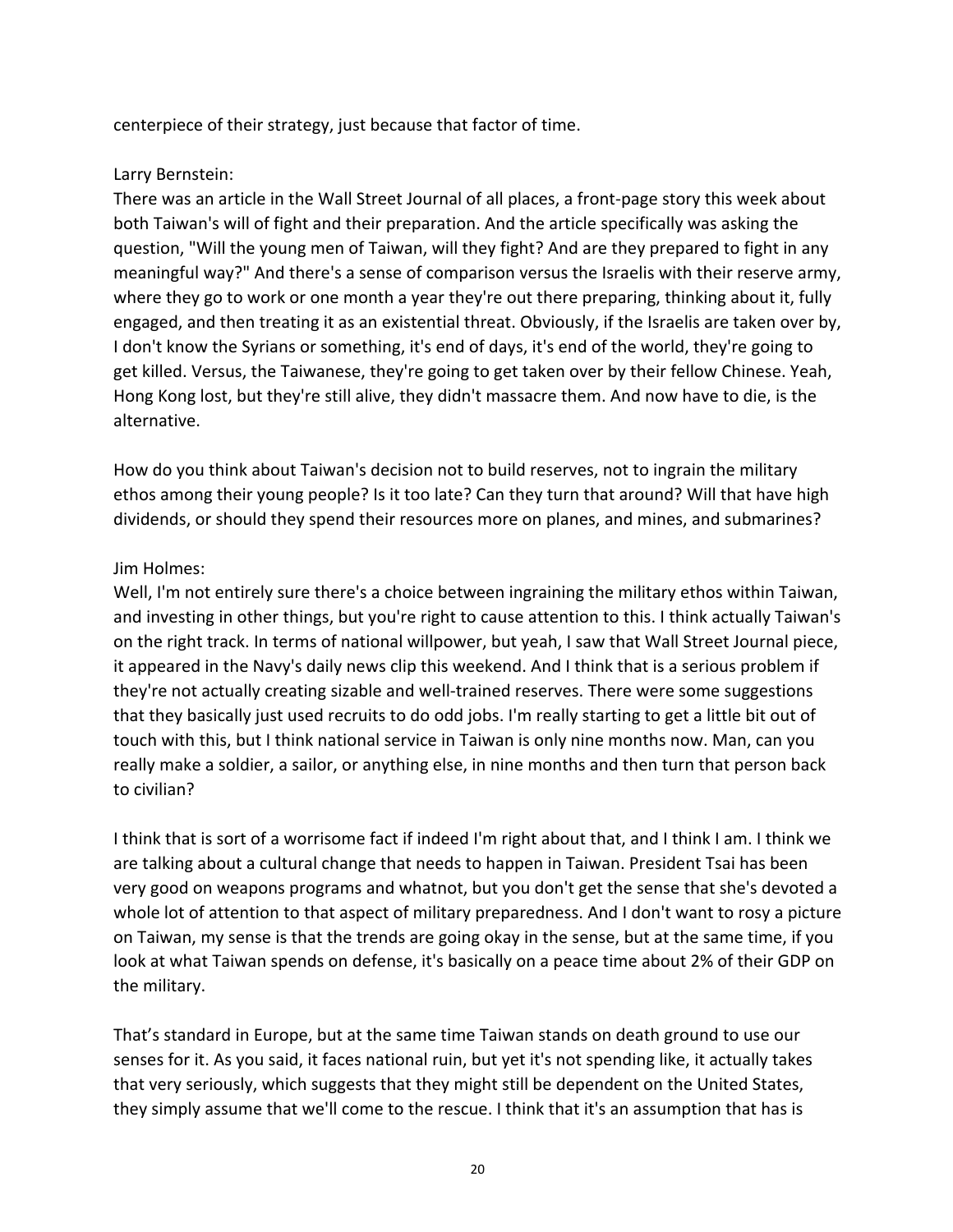outlived its usefulness, because Xi, I think Taiwan wants to win fast, the United States wants to slow things down so that they can actually get to the scene of battle. But, yeah, it would be good to see Taiwan take a bigger share in its own defense.

Also, I would like Japan as well. Japan's actually moving pretty fast by Japanese standard, as started to talk about actually defending Taiwan, that being an important thing. Japan's talking about doubling its own defense budget.

### Larry Bernstein:

Let's go to the United States and us defending Taiwan, and the signals you're trying to send. President Biden was recently interviewed by the press, a question more than once. And Biden said, unequivocally, the United States currently has obligations and will do everything in its power to defend Taiwan. And the journalist said, "Actually, that really isn't true." And he said, "No, no, it is true." And then hours later, the administration's press secretary clarified the position back to the current position, which was the ambiguity for Taiwan, unclear of whether or not the US would defend Taiwan. What are your thoughts on, I'll it the incredibly ambiguous US policy towards defending Taiwan, whether we will, or we won't? How is that perceived in China? How will that be perceived in Taiwan? How will that be perceived in Japan or the world? And does it matter?

#### Jim Holmes:

Well, I think it does matter. I think we're sort of at a nexus where we're having to rethink all the assumptions you're alluding. Yeah, President Biden, I was actually excited when he did that, but then I also expected the people in Washington to start walking it back, just as they did actually one previous about the time of the withdrawal from Afghanistan, the United States could be relied upon to keep its promises in international politics, so it came up in that context as well, and the same thing happened back then.

The policy of strategic ambiguity, the basic idea behind it is we were to deter both our ally, or our friend in this case, our informal ally, Taiwan, and also China. We want to deter Taiwan from declaring independence, something that China has repeatedly stated as a red line for war. And in fact, they had written it into Chinese law back in 2005. And we also want to obviously deter China from attacking Taiwan and trying to settle things by force. But I think that made sense as long as the Chinese threat was pretty remote, but that's really not reality anymore. Over the last quarter century or thereabouts, the PLA has made itself into a serious fighting force, and one that we have to take seriously. And I think that warrants rethinking strategic ambiguity.

A lot of times when people ask this question, and they seem to be insinuating that they want to stick with strategic ambiguity, I always ask... Well, think about theories of alliance building and preservation, do you ever want to issue a non-binding promise to defend somebody? Do you really want to be ambiguous about keeping our promises in nature, under the North Atlantic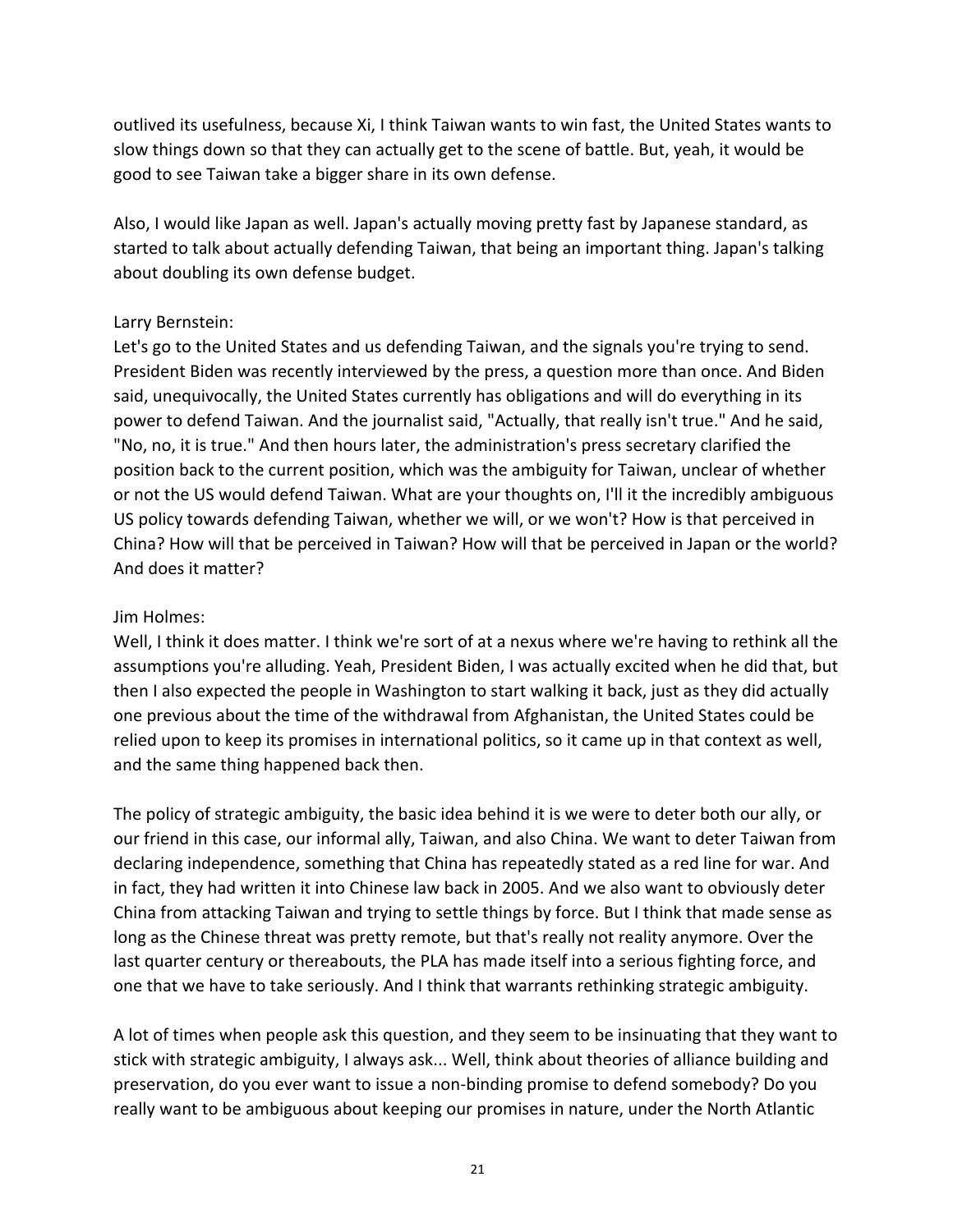treaty, or to Japan under the US Japan security treaty? If it's a good idea to be ambiguous, maybe we should rethink our other relationships. I never really get a good answer out of that one, but I'm not sure why Taiwan would be the exceptions to that.

Larry Bernstein:

From your introductory remarks, Jim, you mentioned that sometimes by being very clear about what your objectives are, you paint yourself in a corner, and by making it something nonnegotiable position, you paint yourself in a corner. And we've done the opposite, we have not painted ourself in the corner. It's unclear what hell we're going to do in Taiwan.

Jim Holmes: Yeah.

Larry Bernstein: Isn't that really exactly what you want?

Jim Holmes:

Well, if I'm issuing a commitment, a steadfast commitment to an ally, I don't want anybody to doubt that. Yeah. I think that's a fair point, but if you leave that in the minds of the person you're trying to deter, or the country you're trying to deter, at that point, the deterrent starts to break down. I think that's a little bit different situation, although, I think some of the psychological dynamics are similar. But again, do we really want Japan to worry about whether we will keep our commitments to Japan in times of war, or whatever? If they do, what's their natural response? Japan might start thinking about loosening up its commitment to the alliance, perhaps even denying us access to their soil. That way lies madness. I think that's a case in which you want to be very clear.

Kissinger, in the early sixties, put out a book on deterrence, and he defined the deterrence as a product of three things. First of all, it's just basically capability. The ability to do what you say you will. You issue a threat, which is what the deterrence is all about, and also the willpower to use that under the circumstances that you say you well. So, there's that element of strength that I mentioned before. And the last one is belief. The last variable is belief. And the belief on the party that you're trying to deter, that you will actually use your capabilities under the circumstances that you say you will, and you will inflict upon the punishment, or deny them their aims that you're trying to forbid. So that's really where the rubber meets the road, that belief variable. If I'm saying that I may or may not keep my promise to an ally, then it's natural that that belief variable is going to start to degrade.

Kissinger, he has one more, and he actually adds a coda to this little formula as well. He notes that this is about multiplying these three variables. And therefore, if any one of the fee variables is zero, so is deterrence. I can have all the capability and all the willpower in the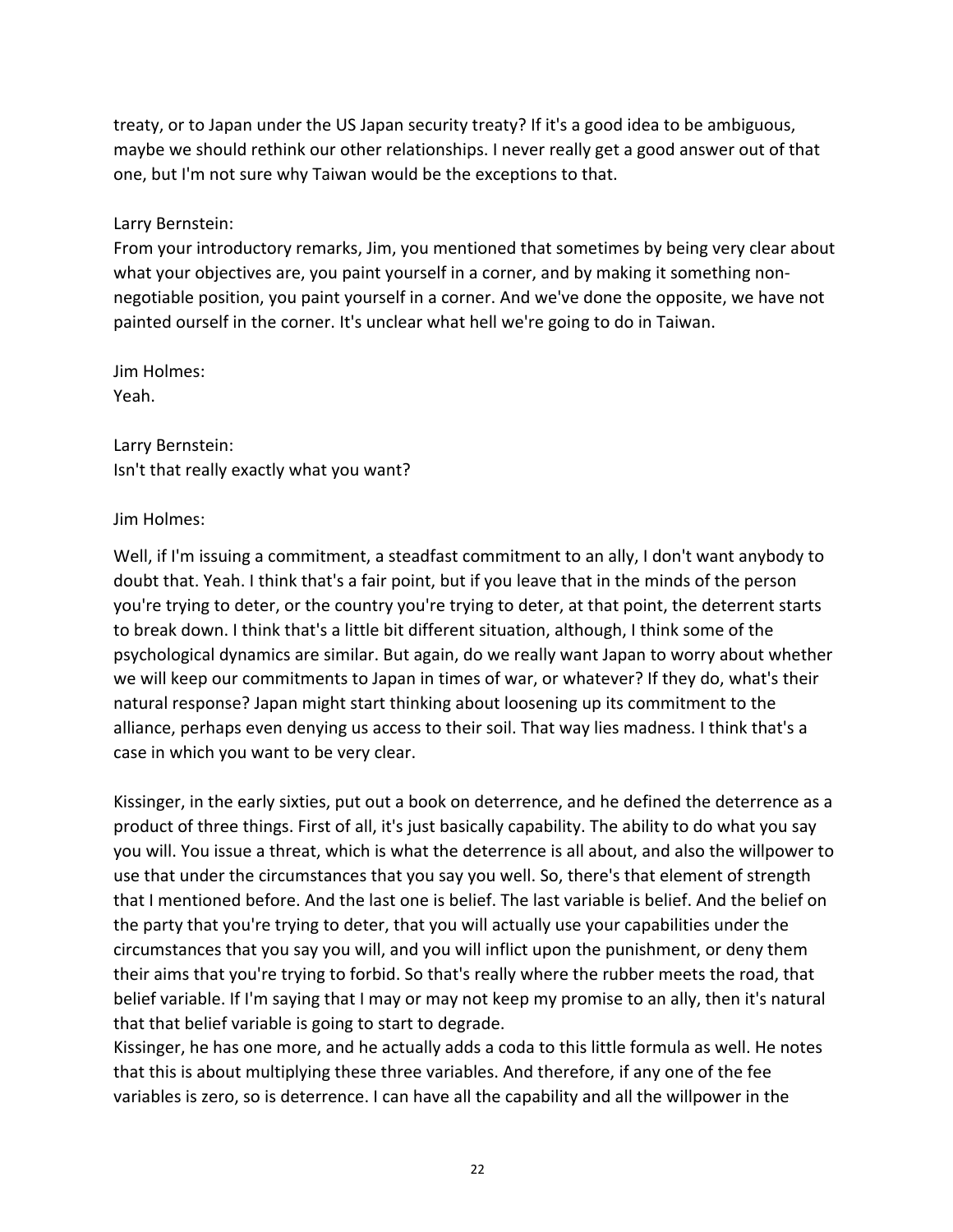world, if the other side doesn't believe me, then at that point I'm not going to deter. And that's a bad thing in this case.

## Larry Bernstein:

I want to try something crazy by you, and you can just reject out of hand, and that is nuclear weapons. What would happen if Taiwan announced tomorrow that it had nuclear weapons and was prepared to use it to defend the nation?

## Jim Holmes:

Well, that's a very good question, Taiwan had a nuclear program, an undisclosed nuclear program several decades ago, and basically disbanded it at the behest of the United States. A lot of its whether you think they could actually stage a nuclear break overnight. They do have nuclear power plants, and therefore they have the expertise and potentially the materials to do this, but staging a nuclear breakout generally does not happen sort of by surprise like that. Now, if you assume that you could do that, then that could be a game changer, but again, it would depend on the size of the arsenal. Could they actually do enough damage to China to actually deter China, and on and on, so you'd have to start analyzing all the elements of deterrence.

For anybody who hasn't studied deterrence, nuclear deterrence, basically the gold standard of nuclear deterrence is the ability to carry out a second strike even after suffering a first strike from your adversary. It's kind of hard to imagine that Taiwan would come up with a nuclear arsenal that would give it that invulnerable second-strike capability overnight. This would be a project that would probably take some time.

# Larry Bernstein:

Just to defend indefensible, imagine that Taiwan announced it had six nuclear weapons. Would that be enough to deter China from doing an attack?

# Jim Holmes:

First of all, how much punishment is China willing to absorb, to win a war with Taiwan. I'd say if dropping a nuclear bomb on Shanghai or something like that, is that above or below the Chinese threshold for absorbing damage for the sake of Taiwan?

I think there's also an aspect of this as well, this is very valuable ground we're talking about in Taiwan. To what extent would China actually be willing to use nuclear weapons against Taiwan, even in retaliation for a Taiwanese nuclear attack? It wants to possess the ground for all the reasons that I cataloged, and I think that's something that bears looking into as well. By the way, you mentioned the figure of half a dozen nuclear weapons. That's actually one of the most peculiar, one of the weirdest cases in nuclear history, was South Africa under the apartheid regime, actually built a force of six tactical nuclear weapons for bizarre reasons. And they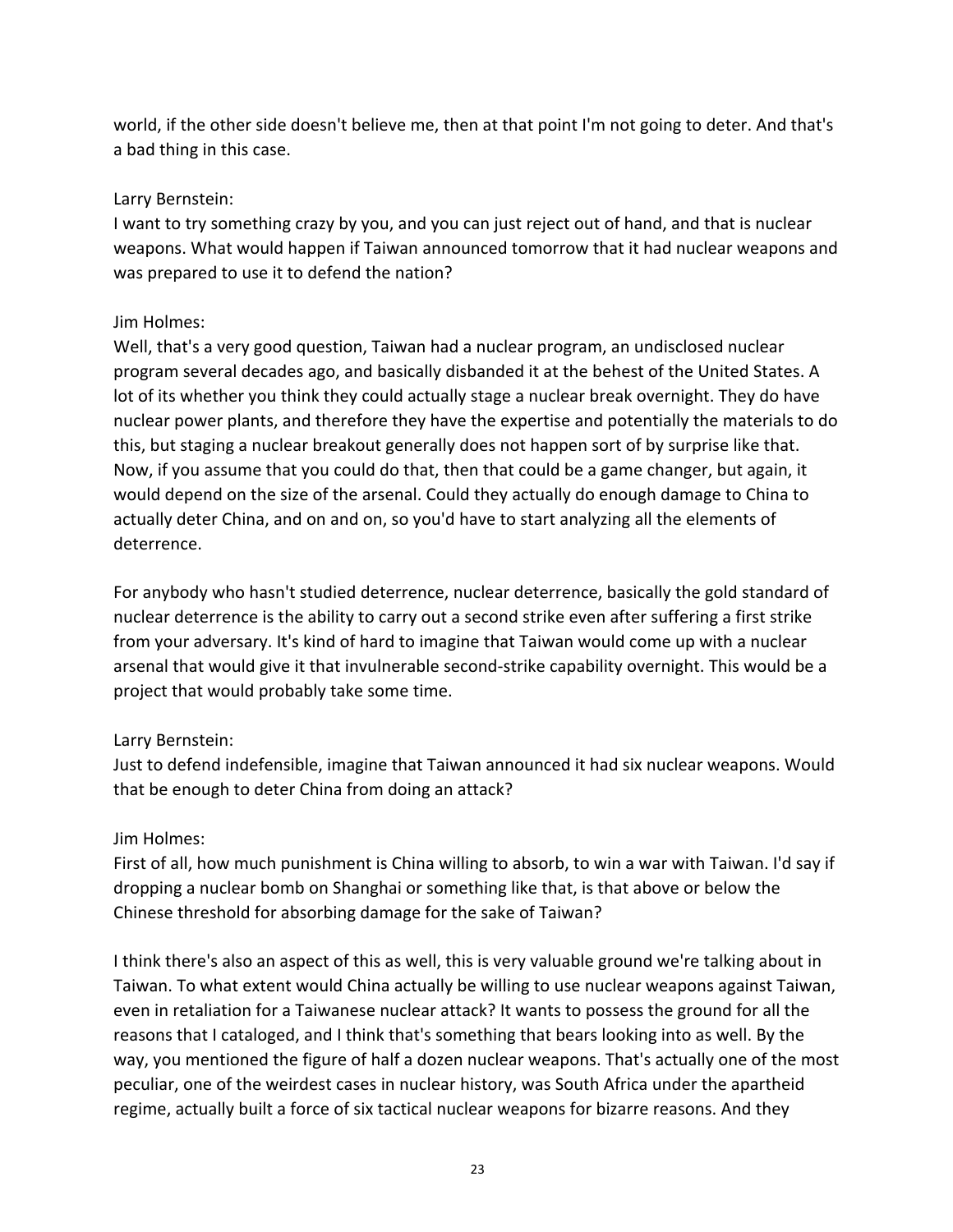wanted to basically compel the United States to come to sSouth Africa's aid in times of war against its neighbors, simply by disclosing that they had a force of six tactical nuclear weapons, kind of just a bizarre story. And I think the Taiwanese breakout in the same category as well.

#### Larry Bernstein:

My final question for you is, we've been analyzing Taiwan as an area that it's weak, and it has prepared itself against attack, but China itself is also weak. It has a very fast-growing economy with more than a billion people doing very well, and it has not built its country on the defense in case of attack. What is China's weak underbelly? How can Taiwan bring the war to China to undermine or deter Xi from waking up that morning, and not choosing to attack.

Just is a little background, a show what happens next, we had Allen Guelzo speak about his biography of Robert E. Lee a couple weeks ago.

And what Guelzo said was that if you were to ask Robert E. Lee for his strategy in the US Civil War, it was to attack Pennsylvania and Maryland, and just run wild, cause chaos. And then you had some midterm elections coming up in 1862, and that's how you win the war. If you were going to deter China from attacking Taiwan, would the Taiwanese want to blow up one of those big super-container boats in the port, limit the ability to have them do any exports, fire submarine missiles and do tremendous damage to chemical plants, creating an environmental disaster in China. It's a two-way street, it's a mutual destruction. How should we think about China's soft underbelly?

### Jim Holmes:

Well, you're making this a very military question, and I think that's certainly a key aspect of it, but when you talk about the Chinese soft underbelly, I think you're talking more in grand strategic terms, and I think that's entirely fitting. I'm not one of the ones who, and I always paint a pretty dark picture when I talk about China and its capabilities. And I think that in the military sense that's entirely fitting, because it's becoming a serious problem. But if you look at some of the major trend lines in China over the next coming years and decades, China does have a lot of problems. You mentioned the environment, and that's been a catastrophe ever since John King Fairbank wrote his famous histories of China many decades ago. I don't think that things have really improved all that much, certainly not out in the countryside, in the cities or gleaming and so forth. But out in the countryside, I think they still have a lot of problems. So that's a drain on China's resources that it might put into security.

Other things, demographics. Demographics, I know China has abolished the one child rule, but it was in place for an awful long time, and they're going to have to deal with the consequences of an aging population. So that'll be another drain on Chinese resources. There are internal security problems, if you look, it's kind of hard for us to know specifically how bad this is, but if you look at the Chinese defense budget, about half of it goes to internal security. The people's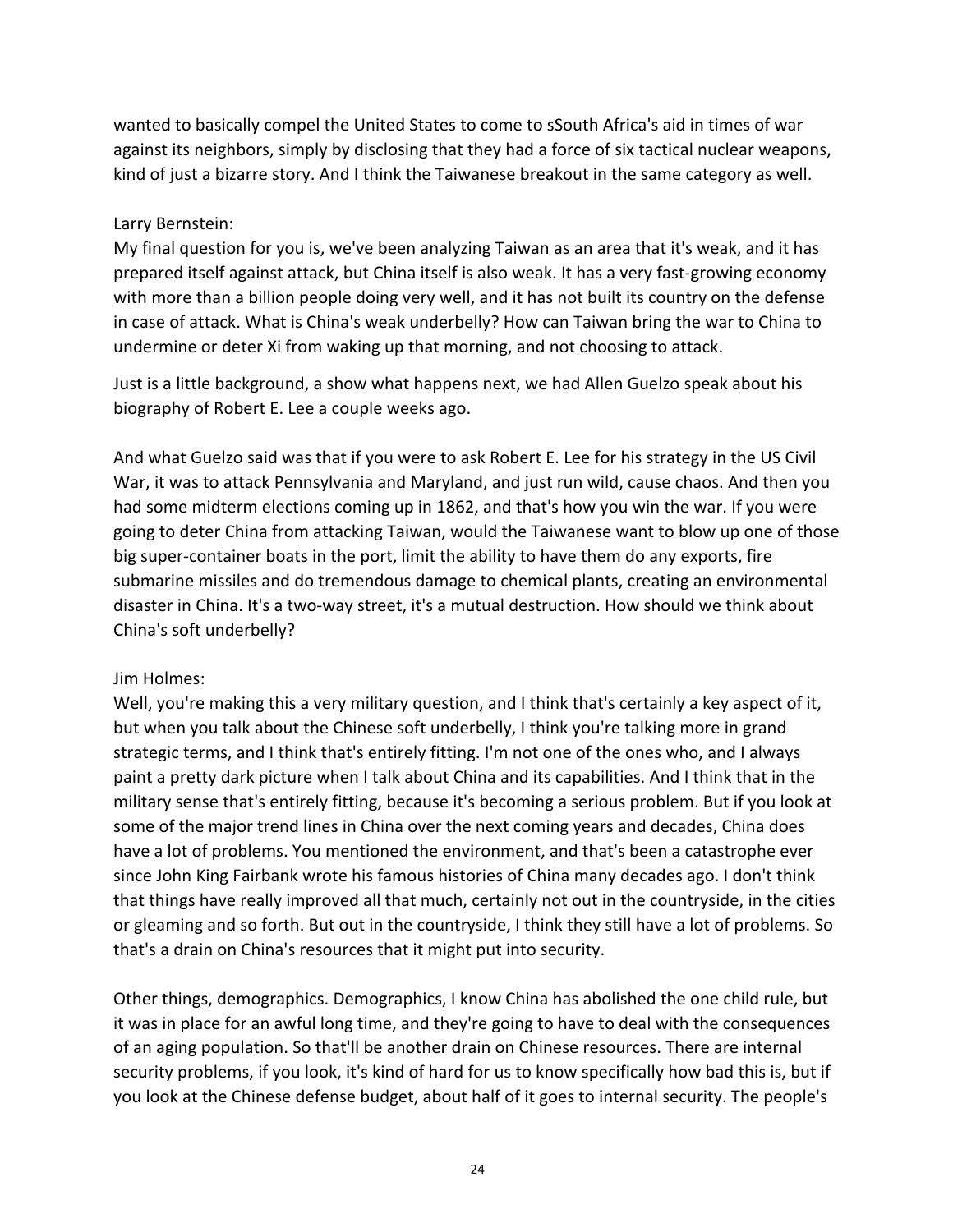armed police soaked up a large part of the Chinese defense spending. And that is not the behavior of a comfortable regime that thinks it's securely in power. And things like social credit scores, and all those kinds of stuff that the Xi Zhou paint, and the Chinese communist party are usually trying to keep the population in check. That suggests they have something to worry about, and I think that that's actually fair.

So again, some of these trends are going to ware away at China's long-term prospects. We're doing things against Taiwan and elsewhere in the world. However, before I round out this very longwinded answer, that doesn't mean that China is not dangerous today. They teach that sometimes even if you're the weaker adversary today, it might make a sense to start a fight today, if you think the trendlines are going against you, and you would be in a worse place next year. Even if China thinks its rise is cresting, and perhaps even dissenting, could be a very dangerous China. And I think that warrants our attention as well.

### Larry Bernstein:

Okay. I end each session on a note of optimism. Jim, tell me what are you optimistic about?

#### Jim Holmes:

If you look closely at what's going on in China, in the United States, actually in the US military, I actually feel fairly upbeat. For example, I'm an old surface sailor, so I think in terms of anti-ship missiles, we were vastly outranged by the Chinese PLA Navy until recent years. They could take missile shots at us long before we could close the range to return fire. Serious several things that have happened, repurposing existing technology, reinventing old technology. And we're actually correcting that problem. And I feel much more upbeat than I did about five years ago.

### Larry Bernstein:

Jack Katz, what are you optimistic about?

### Jack Katz:

Okay. The history of neighborhood development since 1965, in Hollywood and many other city areas, shows that anarchy need not be feared. Anarchy isn't a permanent condition. Withdrawal of government power to structure social areas is not destructive to collective life. In diverse and unpredictable ways, that local residents have an ability to organize collective responses, even without coordination from above or across neighborhoods. We should be optimistic that cities will continue to grow around historic nodes of density, and that while with an increasingly well-educated and highly paid population, some vibrant, low-income ethnic neighborhoods will decline future mass entries of the foreign born, which appears to be mounting very quickly, should create other vibrant new neighborhoods in the near future.

Larry Bernstein: Jack, thank you so much.